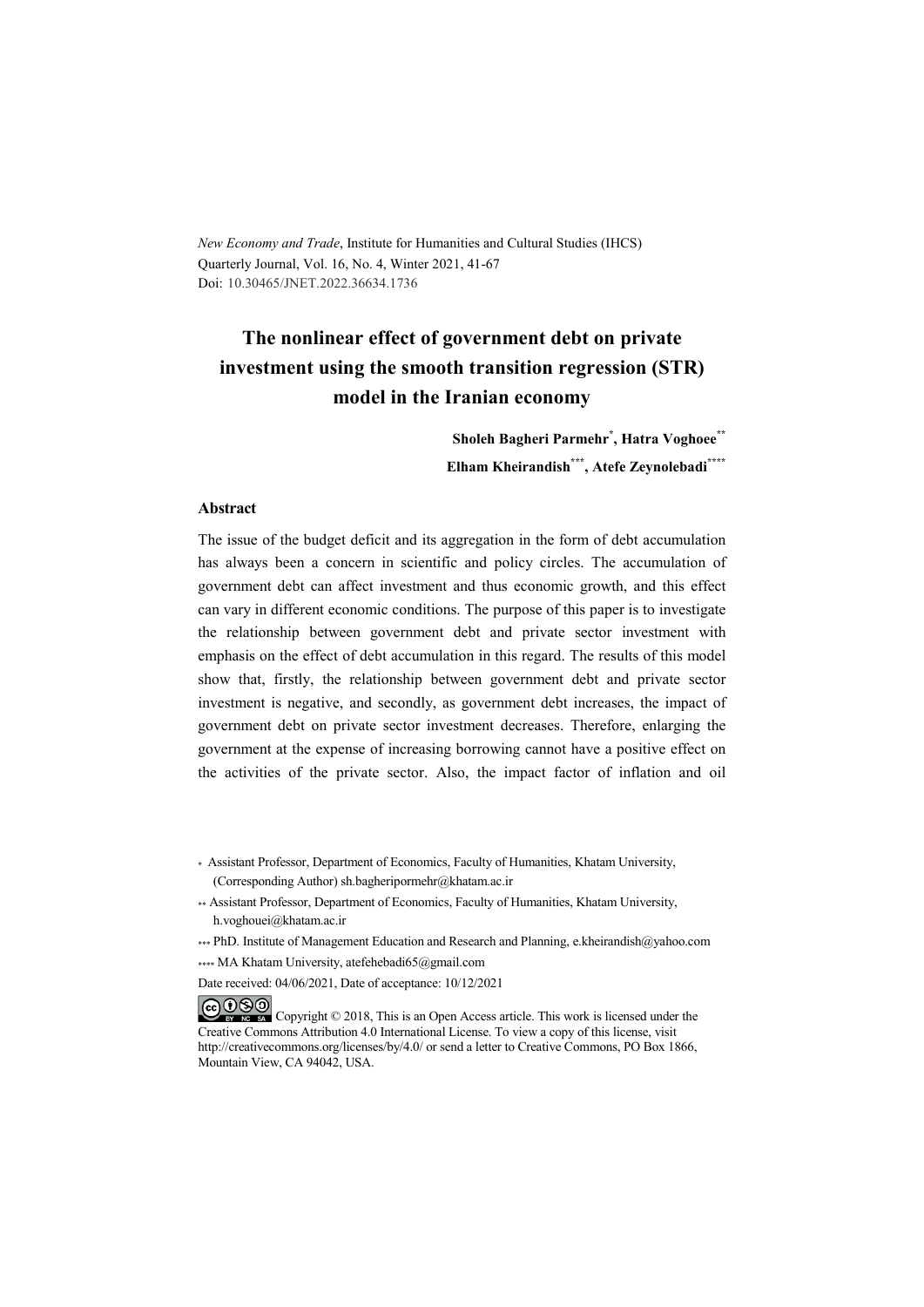revenues on private sector investment is negative and positive, respectively, and the impact factor of both is significant.

**Keywords:** Government Debt, Private Sector Investment, Smooth Transition Regression Model

JEL Classification: H50 E22 . H62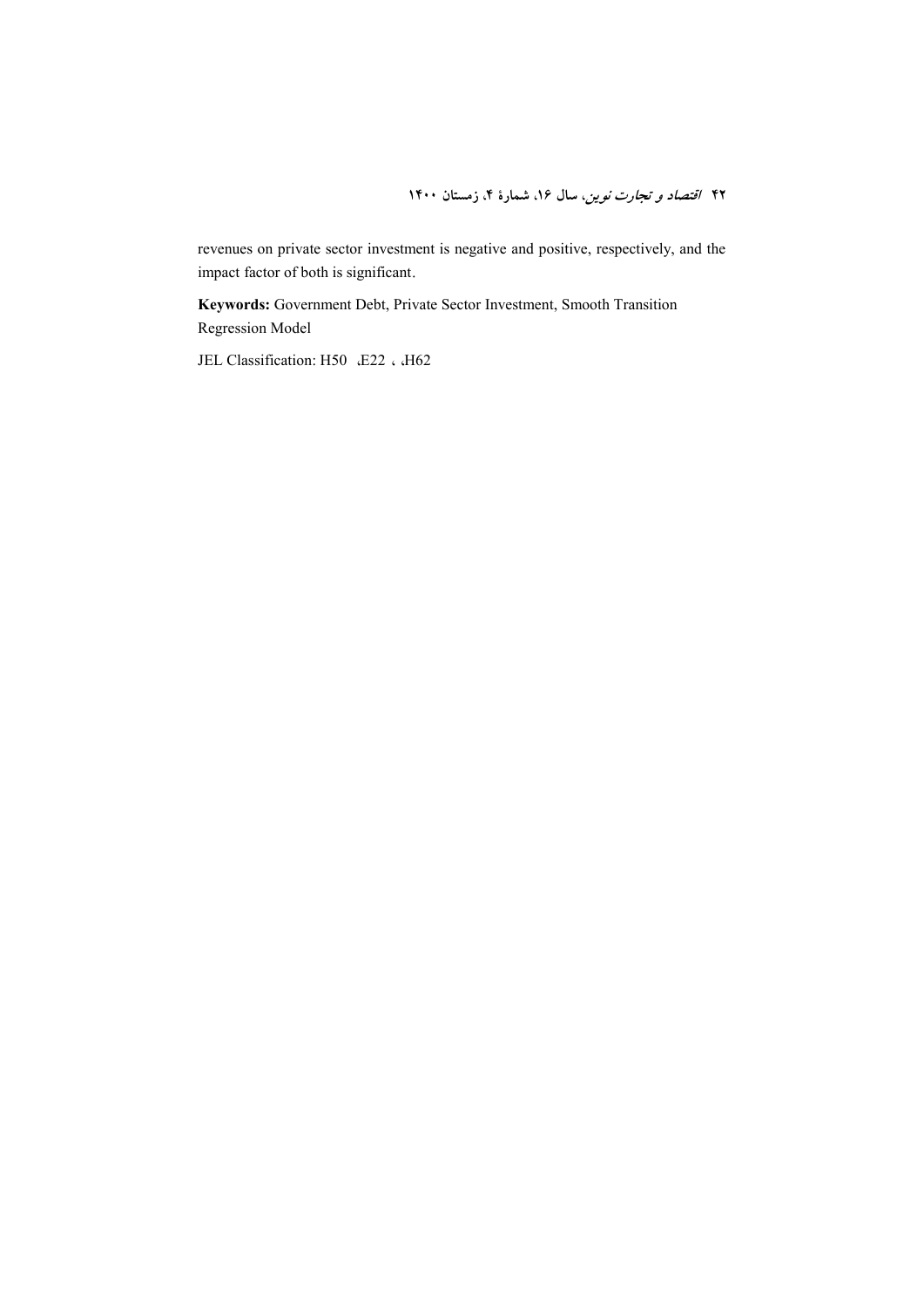*اقتصاد و تجارت نوین*، پژوهشگاه علوم انسان<sub>ی</sub> و مطالعات فرهنگی فصلنامهٔ علمی (مقالهٔ علمی ــ پژوهشی)، سال ۱۶. شمارهٔ ۴. زمستان ۱۴۰۰. ۴۳ ـ ۶۷

اثر غيرخطي بدهي هاي دولت بر سرمايه گذاري خصوصي با استفاده از الگوی , گرسیون انتقال ملایم (STR) در اقتصاد ایران

شعله باقرى يرمهر\* هاترا وقوعي ٌ \*، الهام خيرانديش \* \*\*، عاطفه زين العبادي \* \*\*\*

#### حكىدە

بحث کسری بودجه و تجمیع آن به صورت انباشت بدهی همواره به عنوان یک دغدغــه در محافل علمی و سیاستگذاری مطرح بوده است. تجمع و انباشت بدهی های دولت مـی توانــد سرمایهگذاری و در نتیجه رشد اقتصادی را تحت تـاثیر قـرار دهــد و ایــن تـاثیر در شــرایط مختلف اقتصادي مي تواند متفاوت باشد. هدف اين مقاله، بررسي رابطه بدهي هـاي دولـت و سرمايهگذاري بخش خصوصي با تاكيد بر اثر انباشت بدهي در اين رابطه است، اين مطالعــه در اقتصاد ایران و با استفاده از روش الگوی رگرسیون انتقال ملایم و بکارگیری از دادههــای بازه زمانی ۱۳۹۹–۱۳۵۳ انجام پذیرفته است. نتایج این مدل نشان میدهــد اولا رابطـه میــان بدهی دولت و سرمایهگذاری بخش خصوصی منفی است و ثانیاً هر چه میزان بدهی دولت افزایش می پابـد، ضـر یب اثر گــذاری بــدهی دولــت بـر سـرمایهگــذاری بخــش خصوصــی کم تر می شود. بنابراین بزرگ شــدن بدنــه دولــت بــه بهــای افــزیش اســتقراض، نمــیتوانــد اثر گذاری مثبتی بر فعالیتهای بخش خصوصی داشته باشـد. همچنـین ضـریـب اثر گــذاری

\* استادیار گروه اقتصاد، دانشکدهٔ علوم انسانی، دانشگاه خاتم (نویسندهٔ مسئول)،

sh.bagheripormehr@khatam.ac.ir \*\* استادیار گروه اقتصاد، دانشکدهٔ علوم انسانی، دانشگاه خاتم، h.voghouei@khatam.ac.ir \*\*\* دکترای مدیریت و برنامهریزی، موسسهٔ عالی اَموزش و پژوهش، e.kheirandish@yahoo.com \*\*\*\* كارشناسي ارشد، دانشگاه خاتم، atefehebadi65@gmail.com تاريخ دريافت: ١۴٠٠/٠٣/١٤، تاريخ پذيرش: ١۴٠٠/٠٩/١٩

COOO Copyright © 2018, This is an Open Access article distributed under the terms of the Creative Commons Attribution 4.0 International, which permits others to download this work, share it with others and Adapt the material for any purpose.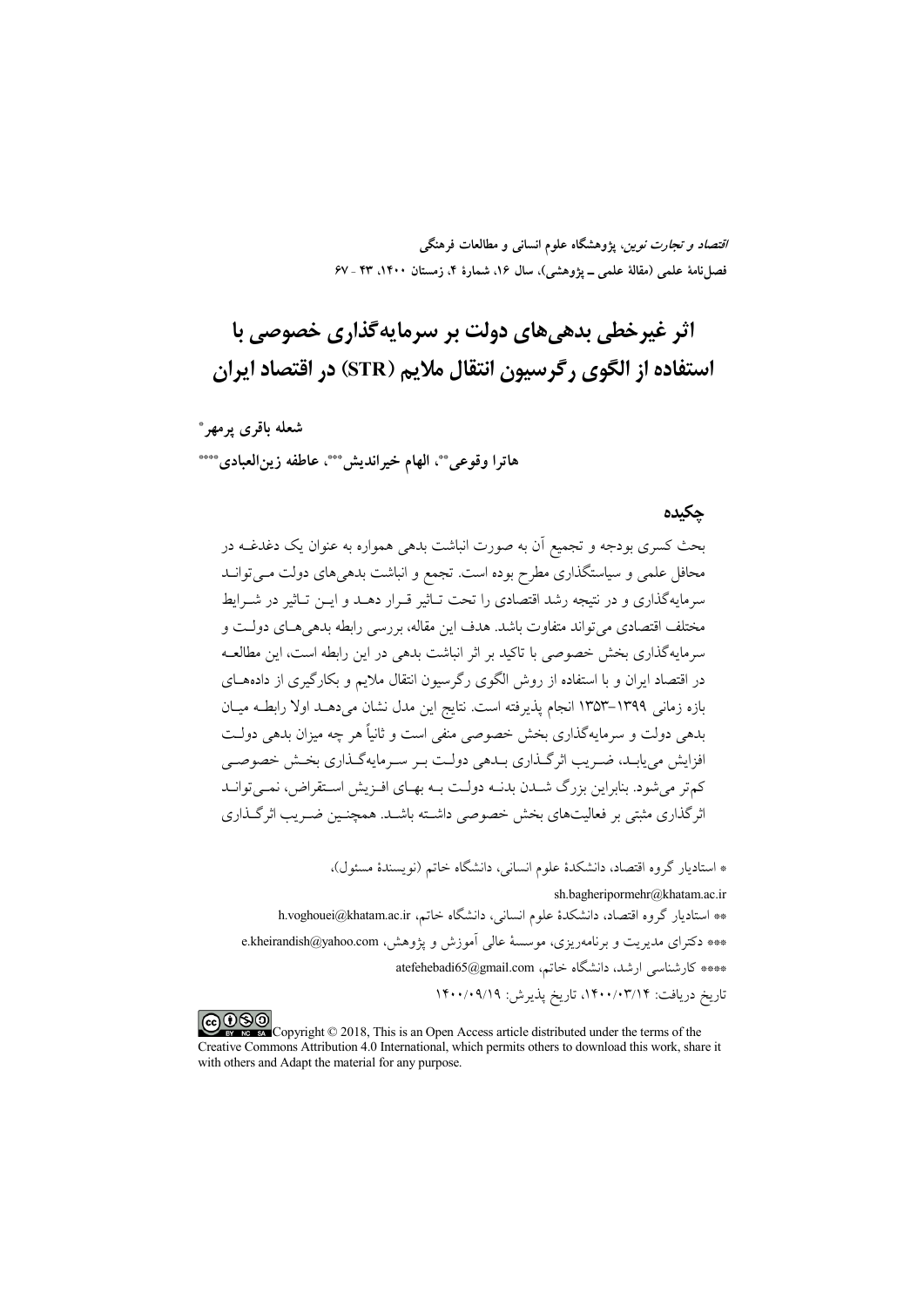تورم و درآمدهای نفتی بر سرمایهگذاری بخش خصوصی به ترتیب منفی و مثبت است و ضریب اثرگذاری هر دو معنادار است. **کلیدواژهها:** بده<sub>ی</sub> دولت، سرمایهگذاری بخش خصوصی، مدل رگرسیون گذار ملایم طبقه بندي H50 JEL ، E22 ، H50

#### ١. مقدمه

میزان بالای بدهی و کسری بودجه دولت می تواند دلیلی برای شکست بازار و عـدم کــارایی سیاستهای پول<sub>ی</sub> در کشور باشد و در بلندمدت اثرات منفی خود را بر متغیرهـای مــوثر بــر مسیر رشد اقتصادی مانند سرمایهگذاری بخش خصوصی نمایان خواهد سـاخت. از ایــن رو محاسبه دقیق و شقاف میران بدهی های دولت و کنتـرل نـرخ رشـد بـدهی هـای دولـت در بسیاری از کشورها در سال@ای اخیر به عنوان یکی از اولویتهـای اصـلی سیاسـتگـذاری اقتصادی مطرح شده است.

به طور كلي مي توان گفت كه دخالت دولت در اقتصاد بـر اسـاس وظـايف حـاكميتي و تصدیگری أن جهت رفع نارسایی بازار امری اجتنابناپذیر است. با ایــن وجــود، نارســایی دولت نیز می تواند به اندازه نارسایی بازار مصداق داشته باشد. بهطوری که بیا رشید غیربهبنیه اندازه دولت، حضور بخش خصوصی در اقتصاد کمرنگتر میشود و این وضعیت به مـرور زمان منجر به محدودتر شدن ظرفیت و پایهی مالیاتی می شود. علاوه بر این مـوارد، انــدازهی بزرگ دولت به دلیل کارایی کم فعالیتهای دولتی و گسترش فعالیـتهـای رانـتجویانــه، کـاهش رقابــتپــذيري و رشــد اقتصــادي را در پــي خواهــد داشــت (بــاز محمــدي و چشـمی ۱۳۸۵: ۳). بنــابراین بایــد حجــم دولــت و میــزان مــوثر دخالــت آن در اقتصــاد مشخص شود تا میزان بدهی دولت بتواند به اقتصاد کمک کنـد. بنـابر آمـار مرکـز مـدیریت بدهیها و داراییهای مالی عمومی، وزارت امور اقتصادی و دارایی، مجموع بـدهی هـای دولت و شرکتهای دولتی تا شهریور ۹۸، بالغ بر ۱۰۲۵ هزار میلیارد تومان بـوده اسـت کـه رقمی قابل ملاحظه است. سوال اینجاست که آیا بزرگتر شدن بدنه دولت به بهای ایجاد ایــن حجم از بدهی، توانسته نقش موثری در توانمندسازی بخش خصوصی داشته باشد؟

هدف از این تحقیق، بررسی تعامل میان بـدهی دولـت و سـرمایهگـذاری خصوصـی در اقتصاد ايران از طريق رگرسيون انتقال ملايم است. در واقع اين پژوهش بـه دنبـال آن اسـت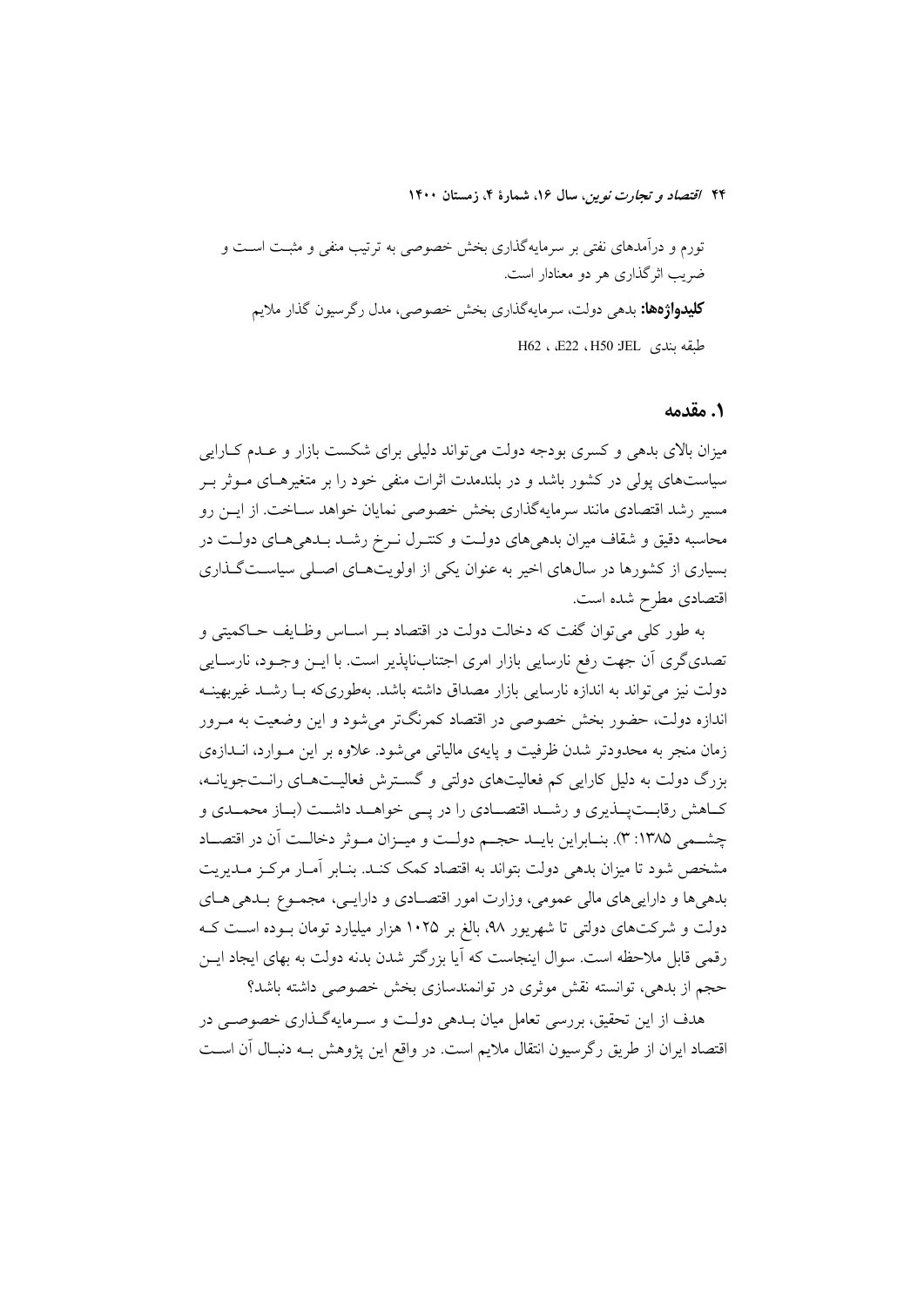که مشخص کند آیا رابطه میان بدهی دولت با سرمایهگذاری خصوصی با ثبات است و یا بــه میزان انباره بدهی دولت —به عنوان متغیر آسـتانه-بسـتگی دارد. بـا توجـه بـه محـدودیت دست٫سی به آمار بدهی دولت، آمـار مربوطـه بـر اسـاس روش مـورد اسـتفاده در مطالعـه موسوی نیک و باقری پرمهر (۱۳۹۸)، ساخته و برای سالهای اخیر به روز رسانی شد. بـرای این منظور ابتدا به بررسی مبانی نظری و پیشینه تحقیقات تجربی در ارتباط بــا تعامــل بــدهی دولت و سرمایهگذاری بخش خصوصی خـواهیم پرداخـت. در بخـش بعـد دادههـا و مـدل تخمین معرفی خواهد شد و سپس نتایج حاصل از تخمین مدل ارائه میشود. بخش نهـایی به جمع بندی و ارائه پیشنهادات سیاستی اختصاص می یابد.

### ٢. ادبيات موضوع

از لحاظ نظری، اثر برون رانی (Crowding-Out) یکی از مفاهیم اساسـی اقتصـادی اسـت کـه رابطه بین بدهی عمومی و سرمایه گذاری خصوصی را توضیح میدهد و بسیاری از مکاتب اقتصادی هم به این مبحث پرداختند. بر اساس دیدگاه نئوکلاسیک، کسری بودجـه از طریــق فشار به نرخ بهره و افزایش آن، سرمایهگذاری خصوصـی را کــاهش خواهــد داد (ثیلانکــا و رانجیت (Thilanka and Ranjith)، ۲۰۲۰۲۰). بر اساس دیدگاه کینزی، کــه اساســاً بــه بررســی اثرات کسریهای موقت می یردازد، افزایش در بدهی های دولتی منجـر بــه افــزایش خــالص ثـروت بخـش خصوصـي شـده و ايــن امــر بــه نوبــه خــود مصــرف و تقاضــاي كــل را افزایش میدهد و از این منظر سرمایهگذاری خصوصی را می تواند کاهش میدهد. از سـوی دیگر، اقتصاددانان کینزی استدلال میکنند مخارج دولت، به واسطه وجــود ضــریب فزآینــده اعمال سیاست همی مـالی مـی توانـد باعـث افـزایش سـرمایهگـذاری خصوصـی مـی شـود (زين العبادي، ١٣٩٨: ١١).

بر اساس اصل برابری ریکاردویی، برای یک مسیر (سطح) مشــخص از مصــرف دولــت، انتقال بین دورهای مالیاتها (انباشت بدهیها یا کاهش بدهیهای دولت) تأثیری بــر مصــرف بخش خصوصی ندارد. بنابراین در یک اقتصاد بسته؛ نرخ بهره، سـرمایهگـذاری و تولیــد نیــز تغییری نخواهند کـرد. اگـر ایـن اصـل در اقتصـاد صـادق باشـد، در ایـن صـورت کـارکرد سیاستهای مالی به عنوان یک ابزار در راستای ثبات اقتصادی به شدت محدود خواهد شـد (اَپیره (Apere)، ۲۰۱۴. ۴). در دیدگاه ریکاردوئی، با فرض ثبات هزینـههـای دولـت، بـدهی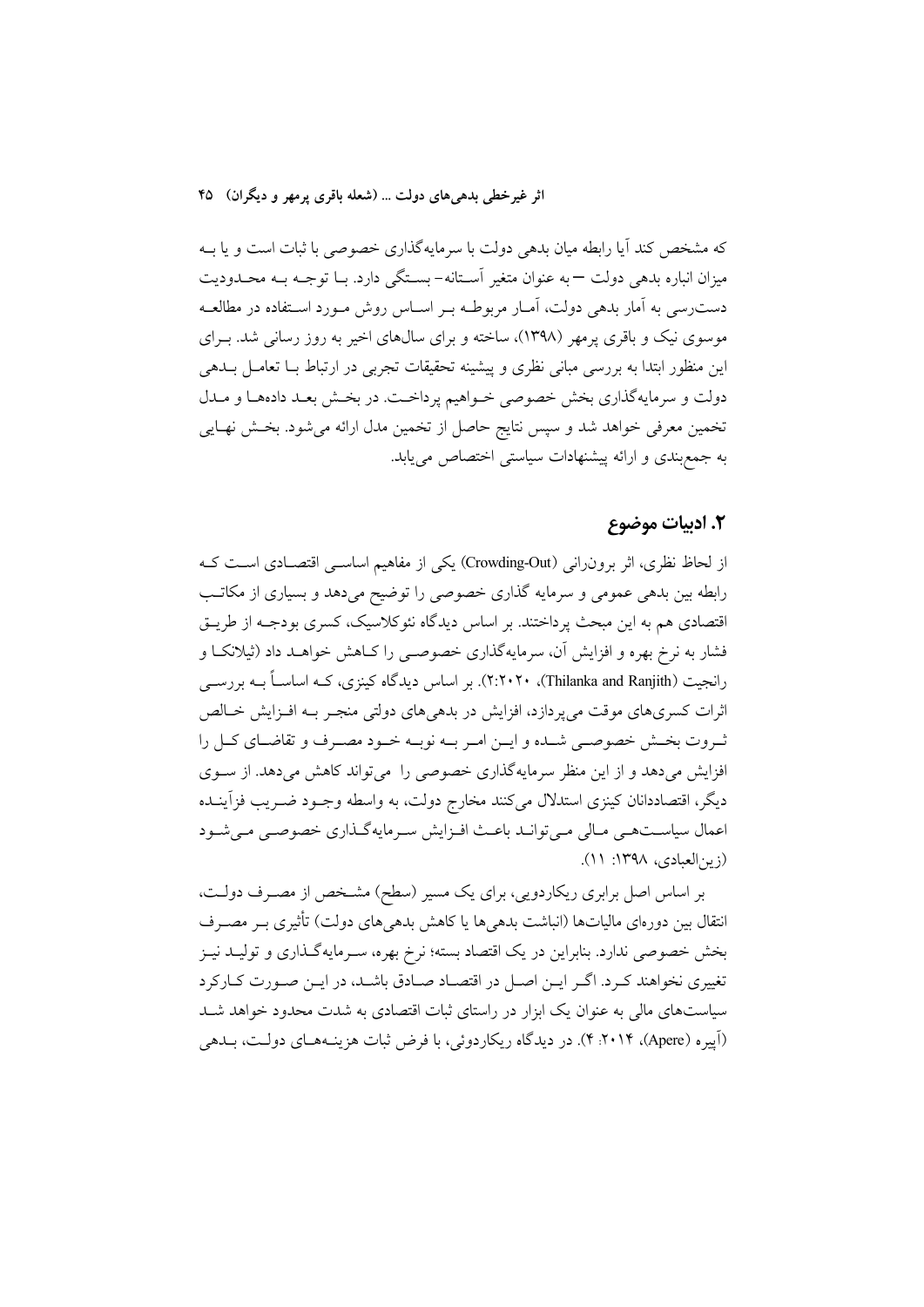ایجاد شده در اثر کاهش مالیاتها، اثری بر مصرف خانوارها نـدارد، چـرا کـه دولـت بـرای جبران كسرى بودجهٔ ناشى از كاهش مالياتها، مجبور است يا وام بگيـرد و يـا اوراق قرضـه منتشر کند. از آنجا که دولت باید اصل وام و بهرهٔ آن را در آینده بازپرداخت کند، پس ناچـار به افزایش مالیاتها در زمان آینده خواهــد بــود؛ چــون در دیــدگاه ریکــاردویـی، فــرض بــر عقلایی و آیندهنگر بودن مصرفکنندگان است، پس مصرفکنندگان مسـأله افـزایش مالیـات در آینده را پیش بینی کرده و به جای مصرف بیشتر، پـس۱نـداز بیشـتری خواهنـد کـرد. ایـن نظریه کـه نخسـتین بـار توسـط دیویـد ریکـاردو مطـرح و درنهایـت توسـط رابـرت بـارو تکمیل شد، به نظریه برابری ریکاردویی معروف است. بـارو (۱۹۷۴) باعـث شــد تــا قضــیه برابری ریکاردویی دوباره مورد توجه قرار گیـرد. بـارو اسـتدلال کـرد اوراق قرضــه دولتــی دردست بخش خصوصی برای خانوارها ثروت خالص به حساب نمـی]یـد، در نتیجـه ایــن بدهيها بر مصرف خصوصي تأثيري ندارند.

از دیدگاه یولیون، گسترش هزینــههــای دولــت پــس از یــک دوره انتقــال نســبتاً کوتــاه، جايگزين مقدار معادل هزينههاي خصوصي مي شــود. بخــش عمــده ايــن تــأثيرات در قالــب کاهش سرمایهگذاری بنگاههای بخش خصوصبی در ماشـینآلات و کارخانجـات، خــود را نشان میدهد. بنگاههای خصوصی در بازار اوراق قرضه برای حجم محدود منـابع بــا دولــت رقابت ميكنند. افزايش مخارج دولت بدون تغيير عرضـه پــول، باعــث بــالا رفــتن تقاضــاي محصول، درآمد و در نتیجه تقاضای معاملاتی پول می شود. چنانچه عرضه پول ثابـت باشــد، افزایش تقاضای معاملاتی پول و افزایش در میزان بـدهی بـازار، نـرخ بهـره را بـالا مـیبـرد. بالارفتن نرخ بهره، باعث كاهش مخارج بخش خصوصى در بخش ماشينآلات و تجهيـزات، ساختمان، و خرید کالاهای بادوام میشود. استنباط نهایی فرضیهٔ بـرونرانـی ایـن اسـت کـه گسترش مخـارج بخـش دولتـي بطـور اجتنـاب ناپــذيري بـر مخـارج بخـش خصوصـي اثر می گذارد؛ مگر اینکه عرضه پول به صورت هم|رز زیاد شود. (تومـاس (Thomas) ، ۲۰۰۰:  $(\Lambda)$ 

در کنار نظرات منتسب به مکاتب اقتصادی، دیدگاههای دیگری نیـز مطـرح شـده اسـت. براي مثال منكيو و الماندروف (Mankiw & Elmendorf)، ١٩٩٩) بيان مبي كننـد در بلندمــدت اگر برابری ریکاردویی صادق نباشد، کاهش در پس انـداز بخـش عمـومی ناشـی از کسـری بو دجه به طور کامل با افزایش پس انداز بخـش خصوصـی، جبـران نخواهــد شــد. در نتیجــه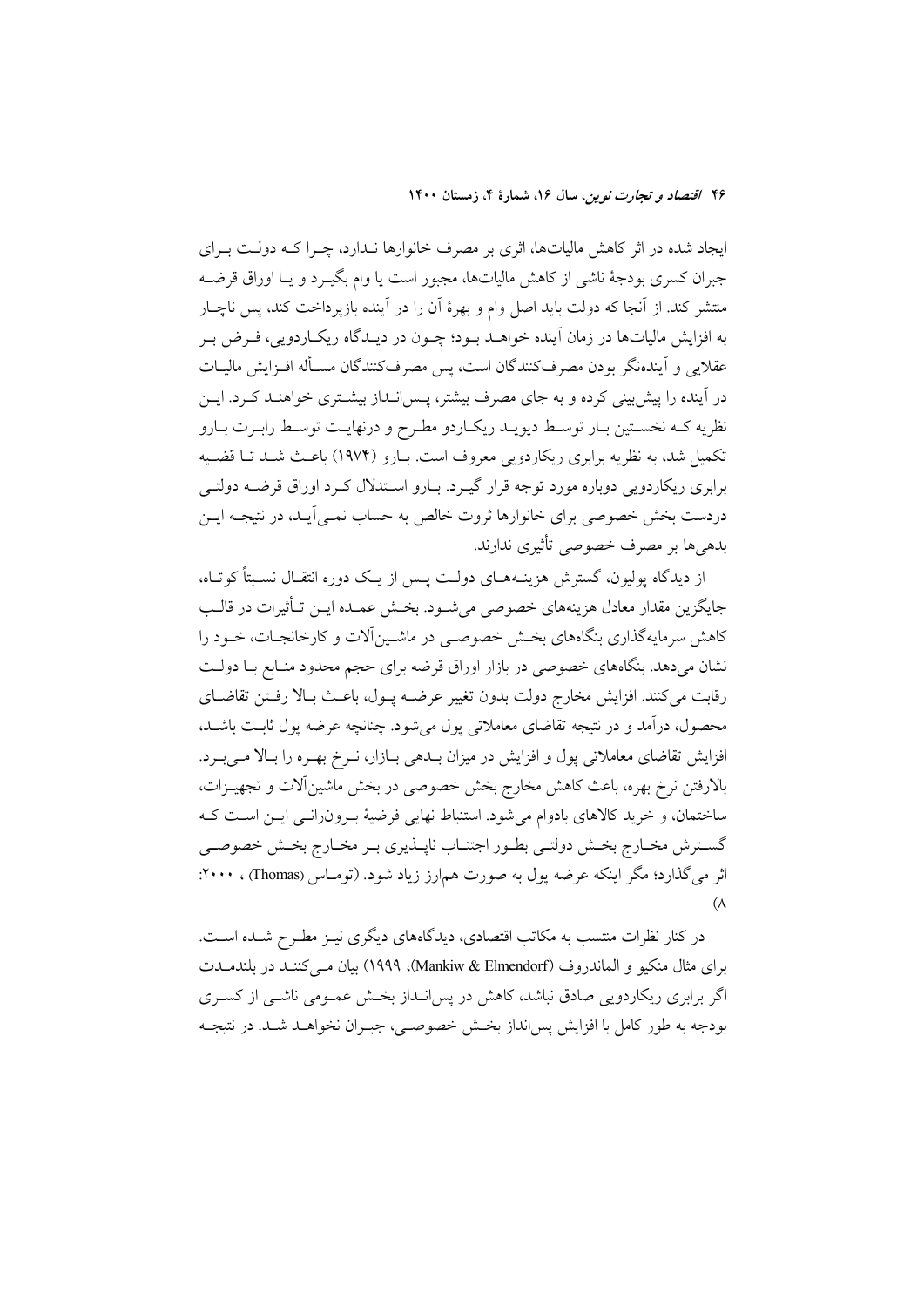پسانداز ملی کاهش خواهد یافت و به دنبال آن کل سرمایهگذاری هــم در داخــل و هــم در خارج کاهش پیدا می کند. کاهش سرمایهگذاری در داخل منجر به کوچک تر شدن موجـودی سرمایه، نرخ بالای بهره، بهرهوری و دستمزد پایین نیـروی کـار مـیشـود و در نتیجـه رشـد اقتصادی کاهش می پابد کاهش سرمایهگذاری خارجی نیز فرصتهای رشـد درآمـد عوامـل داخلی خارج از کشور را کاهش داده و از این طریق، تولید ناخالص ملی آتی کشور از محــل سرمایهگذاری خارجی رشد نخواهد داشت. این اثر منفی افزایش بدهی های دولتـی بـر روی توليد ناخالص داخلي يا توليد ناخالص ملبي مبي توانـد بـه دليـل وجـود انحرافـات ماليـاتي .<br>تقويت شود. بنابراين، نمي توان همواره به انباشت بدهي دولتي ادامه داد، بلكه لازم اســت در دورهٔ رونق، بدهیهای دولت تسـویه شـوند. بـه هـر حـال براسـاس دیـدگاه متعـارف؛ در کوتاممدت با افزایش بدهی های دولت، تقاضـای کـل افـزایش مـی یابـد، امـا در بلندمـدت سرمایهگذاری بخش خصوصی با اثـر بـرون(انـی مواجـه مـیشـود (المانـدورف و منکيـو، (Elmendorf and Mankiw)، در بسیاری از کارهـای تجربـی نیـز رابطـه میـان بـدهی دولت و سرمایهگذاری بخش خصوصی به صورت منحنی شبیه بـه منحنـی لافـر اسـتخراج شده است (ماگیومیسے (Mugumisi)، ۲۰۲۱: ۳۶).

در حالت كلبي، استقراض دولت تـا زمـاني كـه همـراه ماليـهٔ عمـومي سـالم باشـد، مقبول است. سیاست مالیه عمومی سالم سیاستی است که بر اساس آن، ارزش فعلی مجمـوع کسری بودجههای ایجاد شـده در دورهٔ رکـود بـا ارزش فعلـی مجمـوع مـازاد بودجـههـای ابجادشده در دورهٔ رونق برابر است.

## 3. يېشىنە يۋوھش

به دنبال مقاله بارو (۱۹۷۴) که به بسـط نظریـهٔ برابـری ریکـاردو پرداختـه اسـت، مطالعـات تجربي و نظري فراواني در اين حوزه، با نتيجه موافق و مخــالف نظريــهٔ مــذکور، بــهويـــژه در دهــههـــای ۷۰، ۸۰ و اوایـــــل ۹۰ ماننــــد مطالعــــات تــــانر (Tanner)، کورمنـــدی (١٩٨٣,Kormendi)، حــــق (Haque) 194۲،Haque) و اســـترلينگ و موديگليــــاني ( & Modigiliani Sterling) صورت گرفته است. نتيجهٔ برخي از مطالعات انجام شـده توسـط هرنانــدز (۲۰۰۲ Hernandez) وبلانچــارد و يروتــي (Blanchard and Protty) حــاکې از تــأثير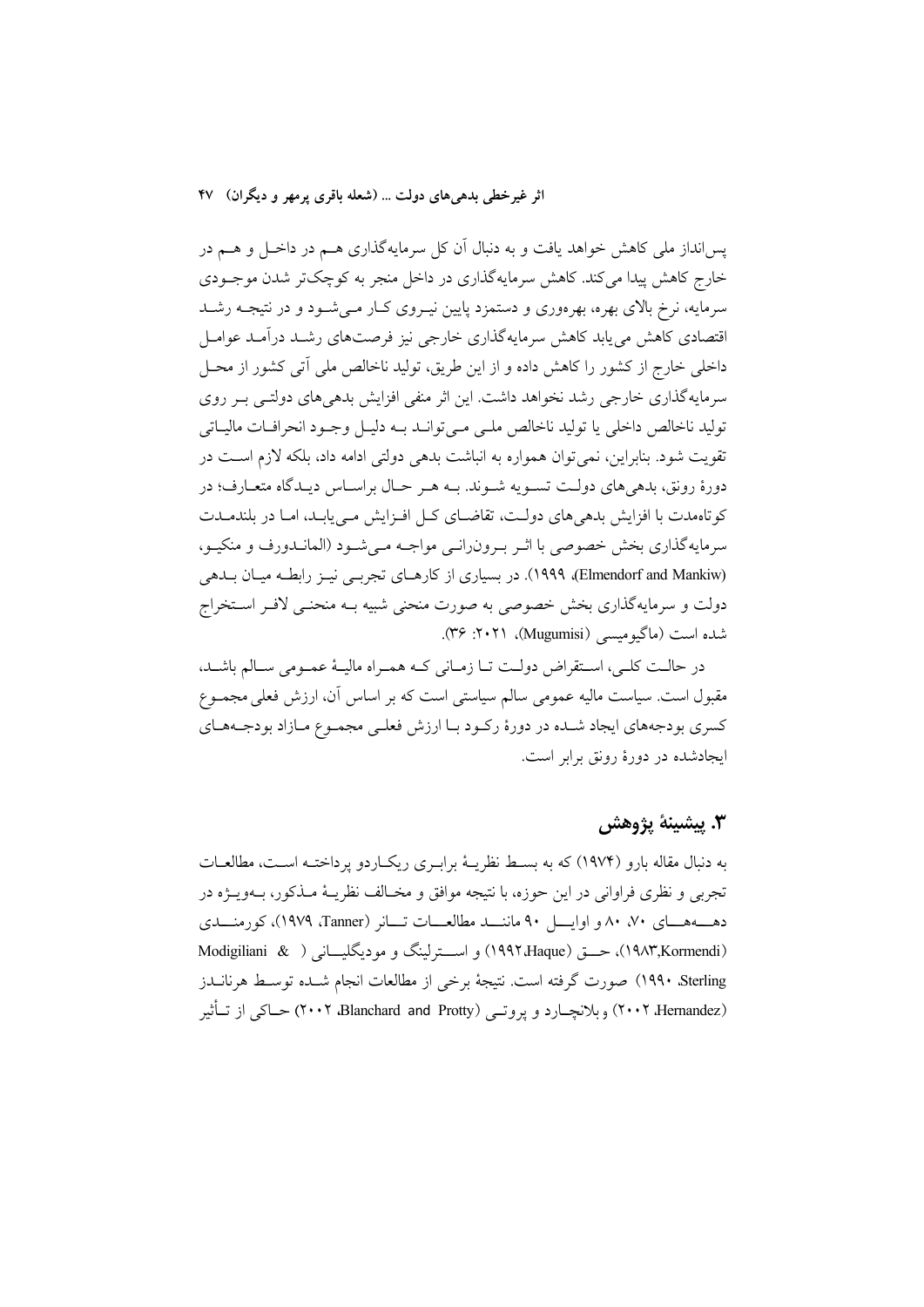مثبت مخارج دولـت بـر مصـرف و تـأثير منفـي أن بـر سـرمايهگـذاري بخـش خصوصـي بو ده است.

هـمچنـین مطالعـات متعـدد صـندوق بـین|لمللـی پـول در کشـورهای مختلـف جهـان نشان میدهد که در بیشتر موارد، همبستگی مثبتی بین مخارج دولت (از نوع سرمایهگذاری) و تولید و بهرهوری سرانه وجود دارد. این نتیجه را میتوان بـه دلیـل مکمـل بـودن مخـارج سرمايه گذاري دولت با مخارج سرمايه گذاري بخش خصوصي توجيـه كـرد. بـا ايـن حـال، .<br>نگرانی عمدهای که در این مطالعات به آن اشاره شده این است که تا زمانی که این کسری ها مهار نشوند، سرمایهگذاری بخش خصوصی ممکن است کـاهش یابـد و بـدهی دولـت بـه نقطهای برسد که قابل تحمل نباشد و به دلیل افزایش فشارهای تــورمی و بــدهیِهــا، اقتصــاد این کشورها فلج شود (هرناندز، Hernandez، ۲۰۰۲).

نتــايج مطالعــه مطالعــه ايســترلمي و ريبلــو (Rasterly & Rebelo) كــه بــا اســتفاده از دادههای مقطعی ۱۲۵ کشور انجام گرفته، حاکی از وجود رابطهٔ منفی بسین کسـری بودجــه و سرمایهگذاری بخش خصوصی است. استدلال آنها این بود که مخارج دولت به دلیل کنتـرل نرخ بهره توسط بانک مرکزی، نمی تواند از ایــن کانــال موجــب جــایگزینی ســرمایهگــذاری بخش خصوصی شود. کلمنتـز و همکـاران (Clements et al) ۲۰۰۳) بـه بررسـی کانـال۱هـای اثرگذاری بدهیهای دولت بر رشد اقتصادی در کشورهای بـا درآمـد پـایین در چهـارچوب مدل رگرسیون دادههای تابلویی پرداخته و نشان دادند که کاهش پایدار در بدهیهای دولت منجر به افـزايش سـالانه در رشـد اقتصـادي ايـن كشـورها مـيشـود. نتـايج مطالعـه آپيـره (۱۹۹۹ ٬Apere) بر روی اثرات بــدهی هــای عمــومی بــر ســرمایهگــذاری بخــش خصوصــی نشـان داد بـدهيهـاي داخلـي اثـر خطـي و مثبـت بـر سـرمايهگـذاري بخـش خصوصـي نيجريــه داشــته و بــدهي هــاي خــارجي نيــز تــأثير U ماننــدي بــر ســرمايهگــذاري بخــش خصوصي دارند؛ همچنين نسبت مخارج مصرفي بخش خصوصي به توليد ناخالص داخلـي اثر منفی بر سرمایهگذاری این بخش دارد. چن و همکاران (.Chen,, et al) (۲۰۱۶) به مطالعـه سطح بهینه از سرمایهگذاری دولت و بـدهیهـای عمـومی در ۶۵ کشـور درحـال توسـعه و توسعه يافته پرداخته و نشان دادنـد اثـر سـرمايهگـذاري دولتـي بـر رشـد اقتصـادي درحـال کاهش است، همان طور که سطح هزینهها و مخارج در حال افزایش است؛ وقتـی کـه نــرخ سرمایهگذاری دولتی به تولید ناخالص داخلی به نقطه آستانه مـی(سـد، اثـر سـرمایهگـذاری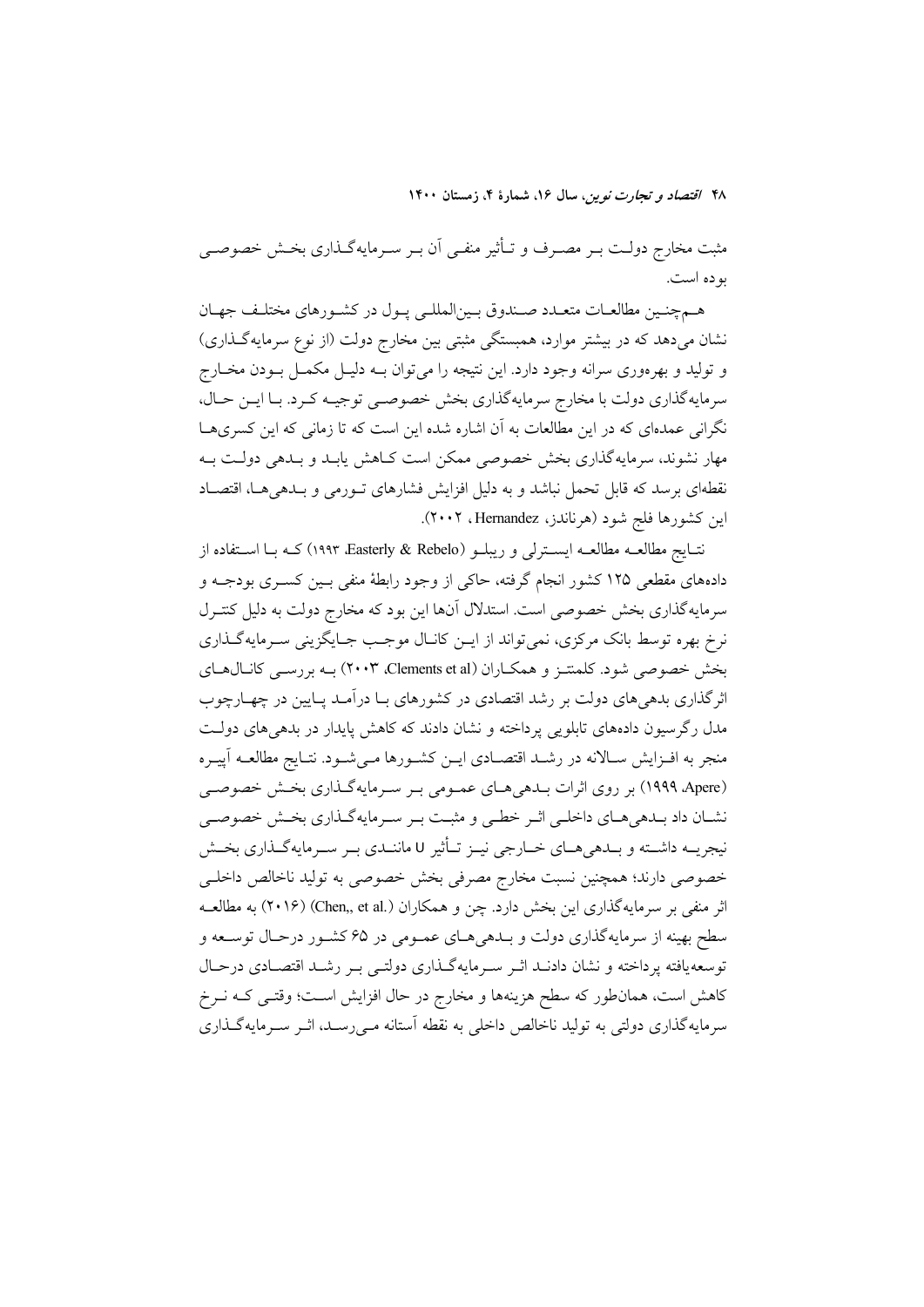دولتی می تواند از مثبت به منفی تغییر کند. اثر بـدهی عمــومی بــر روی رشــد اقتصــادی نیــز همین ارتباط را نشان می دهد.

مطالعه چیچریتا و روتر (Checherita & Rother) (۲۰۱۰) نشان داد بدهی های دولت، اثـر غیرخطی بر رشد اقتصادی دوازده کشور منطقـه پــورو طــی یــک دوره ۴۰ سـاله (شــروع از ۱۹۷۰) داشته و نسبت بدهی بــه تولیــد ناخــالص داخلــی بــیش از ۱۰۰–۹۰ درصــد، اثــرات مخربی بر رشد بلندمدت خواهد داشت؛ البتــه اثــرات منفــی بــدهی بــالاتر دولــت بــر رشــد اقتصادی ممکن است از سطح تقریبی ۸۰–۷۰ درصدی تولید ناخالص داخلی شـروع شـود. گالی (Ghali) (۲۰۰۳) در مطالعهای نشان داد مخارج دولت در کشور تونس نقش مهمـی در شکل گیری کارایی اقتصادی دارد. از طرفی افزایش بدهی های مالی دولت تأثیر معکـوس بـر رشد اقتصادی دارد. شـنگ و چیانـگ (Sheng & Chiang) (۲۰۰۵) در مطالعـهای اثــر انــدازه دولت بر رشـد اقتصـادی را بـرای کشـور تـایوان از روش رگرسـیون غیرخطـی آسـتانهای بررسی کردند. بر اساس نتایج این مطالعه، آستانهٔ معنیداری از تأثیر مخارج دولت بـر رشــد اقتصادی در کشور تایوان وجود دارد. حاسنیان (Husnian) (۲۰۱۰) در مطالعهای بـا اسـتفاده از دادههای تابلویی با لحاظ اثرات ثابت، اثر مخارج دولت و نحوه تأمین مالی مخارج دولت بـر رشــد اقتصـادي را بـراي كشـورهاي پاكسـتان، نپــال، سـريلانكا و هندوسـتان بررســي کرده است. بر اساس نتایج وی، چاپ پول به عنوان یکی از منابع تـأمین مـالی دولـت دارای بیش ترین اثـرات منفـی بـر تولیـد و رشـد اقتصـادی نسـبت بـه مالیـاتهـا و بـدهی۵حـای دولت است. نتـايج پـژوهش اوسـينوبي و همكـاران Osinubi, Dauda & Olaleru) (٢٠١٠) نشان داد، بدهیهای دولت اثر غیرخطی به شکل منحنـی لافـر بـر رشـد اقتصـادی کشـور نيجريه دارد. يلدان (Eldan) (١٩٩٧) با روش تحليل مدلهاي تعــادل عمــومي قابــل محاســبه نشان داد که تأمین مالی کسری بودجــه از طریــق بــدهی (اوراق قرضــه) و پــولی کــردن آن، اثرات منفی قابل توجهی بر روی اقتصاد کلان ترکیه دارد. به طوری که پیگیری این سیاست بـر نــرخ بهــره فشــار مــي|ورد و منجــر بــه كوچــك شــدن بازارهــاي مــالي و بخــش خصوصی می شود و در نهایت اقتصاد واقعی منقبض خواهد شد. نتایج مطالعهٔ مینیا و پارنت (Minea & Parent) (٢٠١٢) نشان داد كه بدهي عمومي در بازة بين ٩٠ البي ١١٥ درصدي نسبت به تولید ناخالص داخلی با رشد اقتصادی رابطـهٔ منفـی دارد، امـا در بـازهٔ بـیش تـر از ١١۵ درصدي توليد ناخالص داخلي، اين رابطه مثبت مي شود. همچنين نتايج، وجـود رابطـهٔ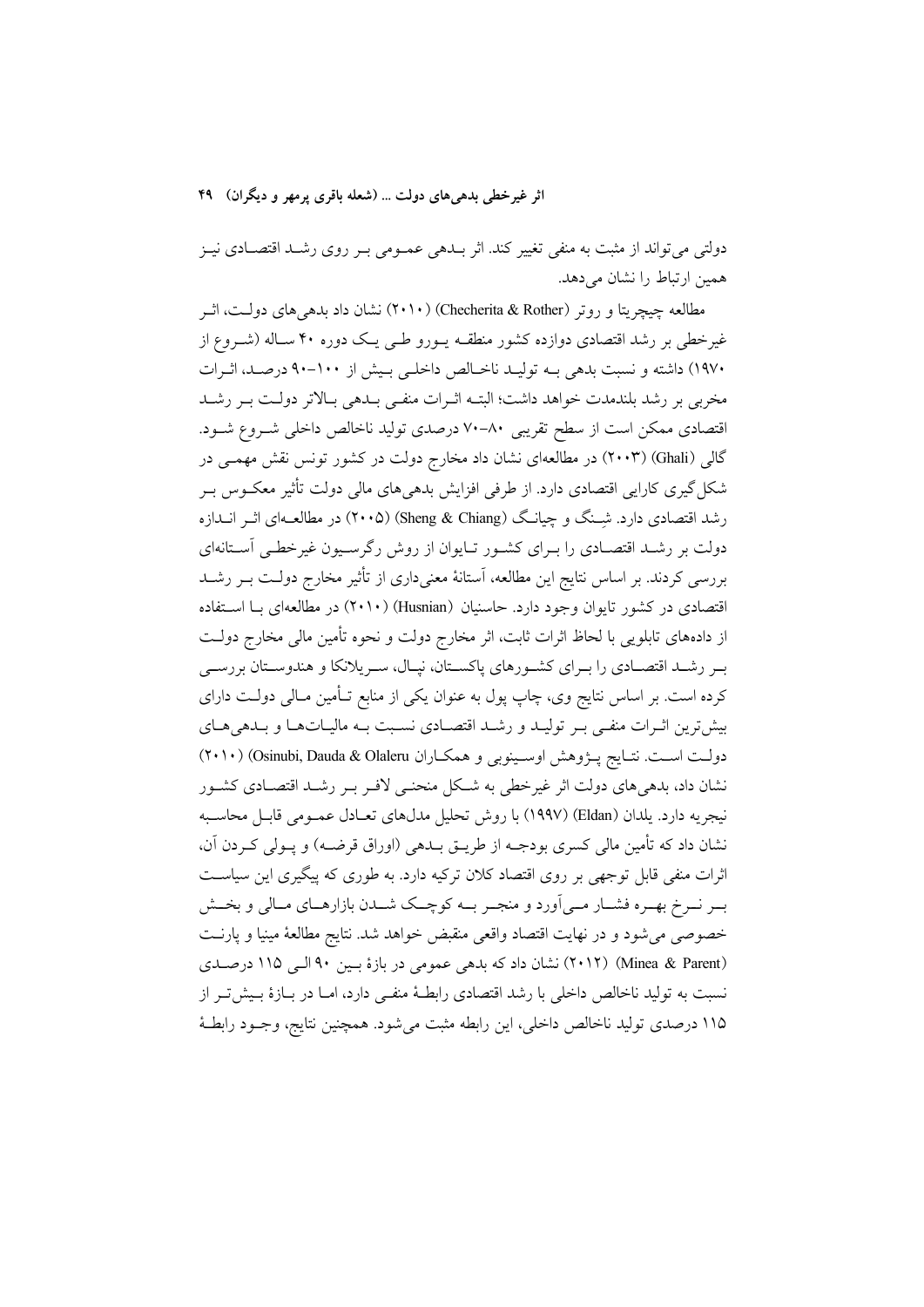غیرخطی پیچیده بین بدهی دولت و رشـد اقتصـادی را نشـان مـیدهـد. ایـن پیچیـدگی۵ـا براساس مدلهایی که استانه اّنها به صورت برونزا تعیین می شوند، قابل مدلسازی نیستند.

هوانگ (Huang) و همکاران (۲۰۱۶) کشف کردند کـه بـین سـال۱هـای ۲۰۰۶ تــا ۲۰۱۳. انتشار بدهیهای عمومی محلی در چین، سرمایهگذاری شرکتهای تولیـدی خصوصـی را بهواسطه تشدید محدودیتهای تامین مالی آنها کاهش داده اسـت. تحقیقــات بعــدی توســط هوانگ و همکاران (۲۰۱۸)، نشان داد همبستگی منفی میان بدهی عمومی و ســرمایهگـذاری شرکتهای صنعتی وجود دارد.

مـابولا و ماتاسـا (Mutasa and Mabula) (۲۰۱۹)، يــه بررســي اثــر بــدهي عمــومي بــر سرمایهگذاری خصوصی در تانزانیـا پرداختنــد آنــان بــا بکــارگیری روش خودرگرســیون بــا وقفههای تاخیری نشان دادند که رابطه غیر خطی چه در کو تاهمدت و چه در بلندمــدت میــان بدهي هاي خارجي و سرمايهگذاري بخش خصوصي وجود دارد.

در مقاله خود با بکارگیری دادههای ۲۸ کشور اتحادیه اروپا، و در قالـب رویکــرد متغیــر ابزاری GMM نشان دادند که افزایش ۱۰ درصدی بـددهیهـای عمـومی منجـر بـه کـاهش ۱۸.۳ میلیارد یورویی سرمایهگذاری بخش خصوصی شده است.

فتاحی و همکاران (۱۳۹۳) در مطالعهای به بررسی پایداری بدهی دولت در اقتصاد ایبران طی دوره ۱۳۹۰–۱۳۵۷ پرداختند. بر اساس ادبیات پایداری مالی اگر رشـد بـدهی دولـت از رشد تولید ناخالص داخلی بیشتر نباشد، بدهی پایـدار اسـت. در ایــن مطالعــه بــرای آزمــون پایداری بدهی، تابع واکنش مالی تخمین زده میشود که در صورت وجـود پایـداری، رابطـهٔ مثبت بين نسبت مازاد بودجه به توليد ناخالص داخلي و نسـبت بــدهي بــه توليــد ناخــالص داخلی با وقفه مشاهده خواهد شد. نتایج نشان میدهد که ضـریب نسـبت بــدهی بــه تولیــد ناخالص داخلی با وقفه مثبت و معنادار است که حاکی از نقش مازاد بودجههـای گذشــته در بودجه فعلی یا به طور معادل نشاندهندهٔ نقش کسری بودجههای گذشته در کسـری بودجـه فعلی است، همچنین پایداری بدهی از طریق تابع واکنش مالی بسط داده شـده، پویـاییِهـای بدهی و تحلیل همجمعی آزمون می شود. نتایج نشان میدهند، در کوتاهمدت پایداری بـدهی به صورت ضعیف در اقتصاد ایران وجود دارد، اما در بلندمدت بدهی پایدار نیست، بنـابراین برای اینکه دولت در آینده بتواند خطر بحران بدهی را کاهش دهد، میبایست تلاش کنـد تـا اقتصاد و منابع درآمدی را متنوع کند و از وابستگی بودجه به درآمدهای نفتی بکاهد.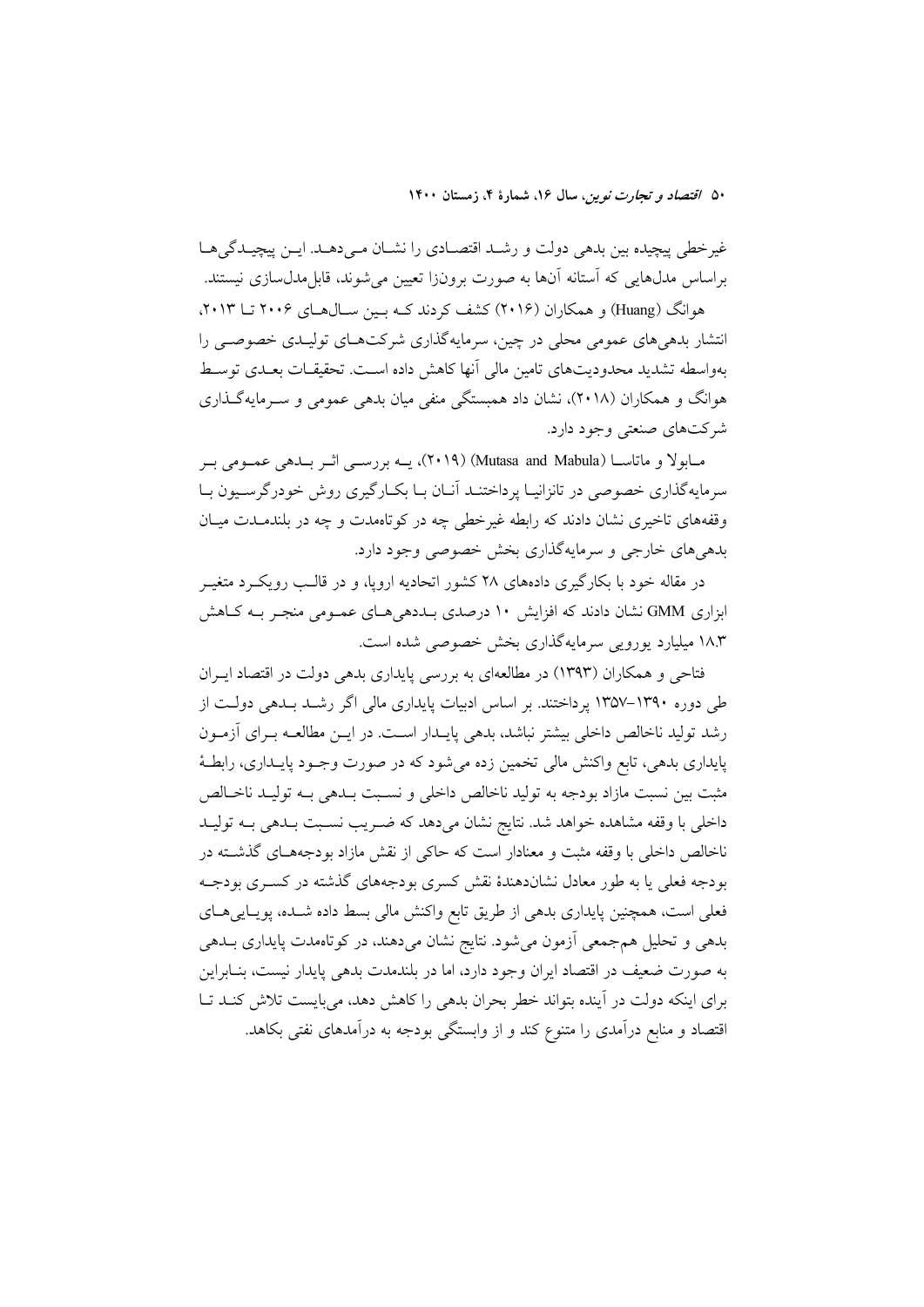سلمانی و دیگران (۱۳۹۷) در مطالعهای به بررســی یکــی از مشــکلات اساســی اقتصــاد ایران، کسری مستمر تراز عملیاتی بودجه که به دلیل اندازه غیربهینهٔ دولت ایجاد مـی شـود، پرداختند. در مطالعهٔ انجام شده، پیامدهای اقتصاد کلان انواع بـدهیهـای دولـت ایـران طـی دوره زمانی ۱۳۹۳-۱۳۵۲ با رویکرد خودرگرسیونی برداری ساختاری بررسـی شـده اسـت. یافتههای تجربی نشان میدهد بدهی دولت بـه نهادهـای خـارج از نظـام بـانکی بـه مـازاد تقاضای کل، افزایش نسبت قیمت کالاهای غیرقابل تجارت به قابل تجارت و کـاهش تولیـد ناخالص داخلی منجر میشود. بدهی دولـت بــه بانـک مرکـزی نیــز تــورم زا بــوده و تولیــد ناخالص داخلی را کاهش میدهد. بدهی دولت به سایر نهادهای سپردهپذیر منجر به افـزایش نرخ ارز حقیقی، کاهش نسبت قیمت کالاهای غیرقابـل تجـارت بــه قابـل تجـارت، کــاهش سطح عمومي قيمتها و افزايش توليد ناخالص داخلي مي شـود. همچنـين بـر اسـاس نتـايج تجزیه واریانس، دولت می تواند با مدیریت بدهیهای خود بخش قابـل تـوجهی از تغییـرات متغیرهای اقتصاد کلان را در کو تاهمدت و بلندمدت کنترل کند.

فلاحتی و حیدریان (۱۳۹۷) در مطالعهای بـه بررسـی اثـرات آسـتانهای سـرمایهگـذاری دولتی و بدهی عمومی در یک مدل رشد اقتصادی برای استانهای ایران؛ با استفاده از مـدل رگرسیون انتقال پانلی پرداختند. در این مطالعه تلاش شد بـا اسـتفاده از دادههـای اسـتانی و مدل رگرسیون انتقال ملایم پانلی به بررسـی اثـرات آسـتانهای و غیرخطـی سـرمایهگـذاری دولتي و بدهي عمومي بر توليد ناخالص داخلي در دو مدل مجـزا طـي دوره زمـاني ١٣٩٧-۱۳۹۵ پرداخته شود. نتـايج آزمـون خطـي بـودن، وجـود رابطـهٔ غيرخطـي بـين متغيرهـاي موردبررسی را نشان داد، همچنین لحاظ نمودن یک تابع انتقال با یک پـارامتر آسـتانهای کـه بیانگر یک مدل دو رژیمی است، برای تصریح رابطهٔ غیرخطی بین متغیرهای مـورد مطالعــه کفایت مـیکنـد. نتـایج مربـوط بــه بـراَورد مــدلهــا نشــان داد کــه بـدهیهــای عمــومی و سرمایهگذاری در رژیم اول دارای اثرگذاری مثبتی بر تولیـد هسـتند، ولـی بـا عبـور از حـد آستانهای و وارد شدن به رژیم دوم، شدت ایـن اثرگـذاری بیشـتر شـده و منفـی مـیشـوند. بهنظر می رسد این نتیجه به دلیل اثر برون(انی بـر بخـش خصوصـی و افـزایش بــدهی۱صای عمومي به واسطه افـزايش مخـارج سـرمايهاي دولـت مـي!شـد و فرضـيهٔ منحنـي لافـر را تأسد مے کند.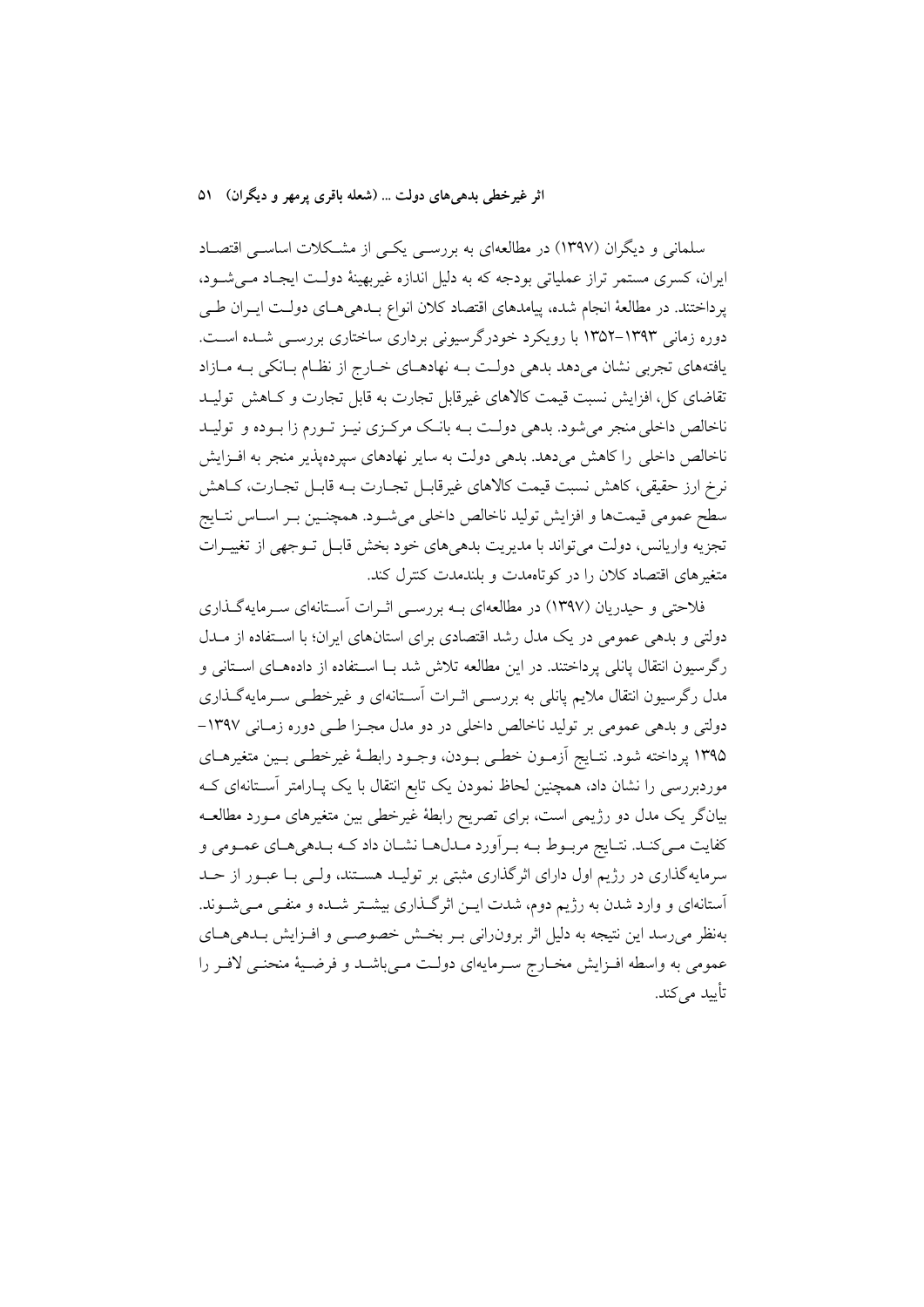موسوینیک و باقری پرمهر (۱۳۹۸) در مقالـهای تحـت عنـوان "ســاخت سـری زمـانی بدهی دولت و برآورد نسبت بهینه بدهی دولت به تولید ناخالص داخلـی و فضـای مـالی در اقتصاد ایران"، به چهار روش، سری زمانی بدهی دولت را محاسبه کردند و علاوه بـراین، بـا دو روش متفاوت به محاسبهٔ نسبت بهینهٔ بدهی دولت به تولید ناخالص داخلـی پرداختنــد و سپس فضای مالی برای خلق بدهی دولتی را استخراج کردند. در روش اول، بـدون اسـتفاده از سری زمانی، بدهی دولت و بر اساس یک مدل ساده رشد، این نسبت ۱۵ درصـد بــرآورد شده است. با وجود مزیت این روش مبنی بر عدم استفاده از سـری زمـانی بـدهی -کـه در ایران در دسترس نیست–به دلیل اتخاذ برخی فـروض ناســازگار بــا شــرایط اقتصــاد ایــران، نمي توان به جـواب ايــن مــدل بــا اطمينــان اتكــا كــرد. بنــابراين، روش دوم مــورد بررســي قرار گرفت که در آن، ابتدا به سری زمانی بدهی های دولت، و سپس، با استفاده از رگرسیون انتقال ملایم، به استخراج نسـبت بــدهی بهینــه دولــت پرداختــه شــده اســت کــه میــزان آن، ۱۹ درصد است. برآوردهای انجام شده بـا دو روش حـداکثر نسـبت بـدهی تجربـه شـده و نسبت بدهی منفی کنندهٔ رشد اقتصادی، نشان میدهد کـه فضـای مـالی دولـت بـرای ایجـاد بدهی تا نسبت بدهی به تولید ناخالص داخلی حدود ۳۰ تا ۳۲ درصد خواهد بود.

همانطور که ملاحظه می شود در بسیاری از مطالعاتی که در این حوزه در اقتصـاد ایـران انجام شده است، بر رابطه میان بدهی دولت و رشـد اقتصـادی تاکیـد شـده اسـت و کـمتـر مطالعهای به تاثیر بدهی دولت بر سرمایهگذاری پرداخته است. علاوه بــر آن همــان $d$ ور کــه اشاره شد اکثر ایـن مطالعـات بـه دلیـل عـدم دسترسـی بـه داده مجمـوع بـدهی دولـت از شاخصهایی مانند بدهی دولت به بانک مرکزی بهره گرفتند. در این مطالعه از بـرآورد آمـار مجموع بدهی دولت استفاده خواهد شد و هـدف آن بررسـی رابطـه بـدهی۵حای دولـت و سرمایهگذاری بخش خصوصی با تاکید بر اثر انباشت بدهی خواهد بود، تا بدانیم آیا انباشـت بــدهي دولــت طــي ســال١عـاي مــورد بررســي بــر تعامــل بــدهي دولــت و ســرمايهگــذاري بخش خصوصی موثر بوده است.

#### ۴. دادهها

در ایــن پــژوهش کــه بــه منظــور بررســي تعامــل میــان بــدهي دولــت و ســرمايهگــذاري بخش خصوصی در اقتصاد ایران، انجام شـده اسـت، دادههـا بـه صـورت سـالانه و در بـازهٔ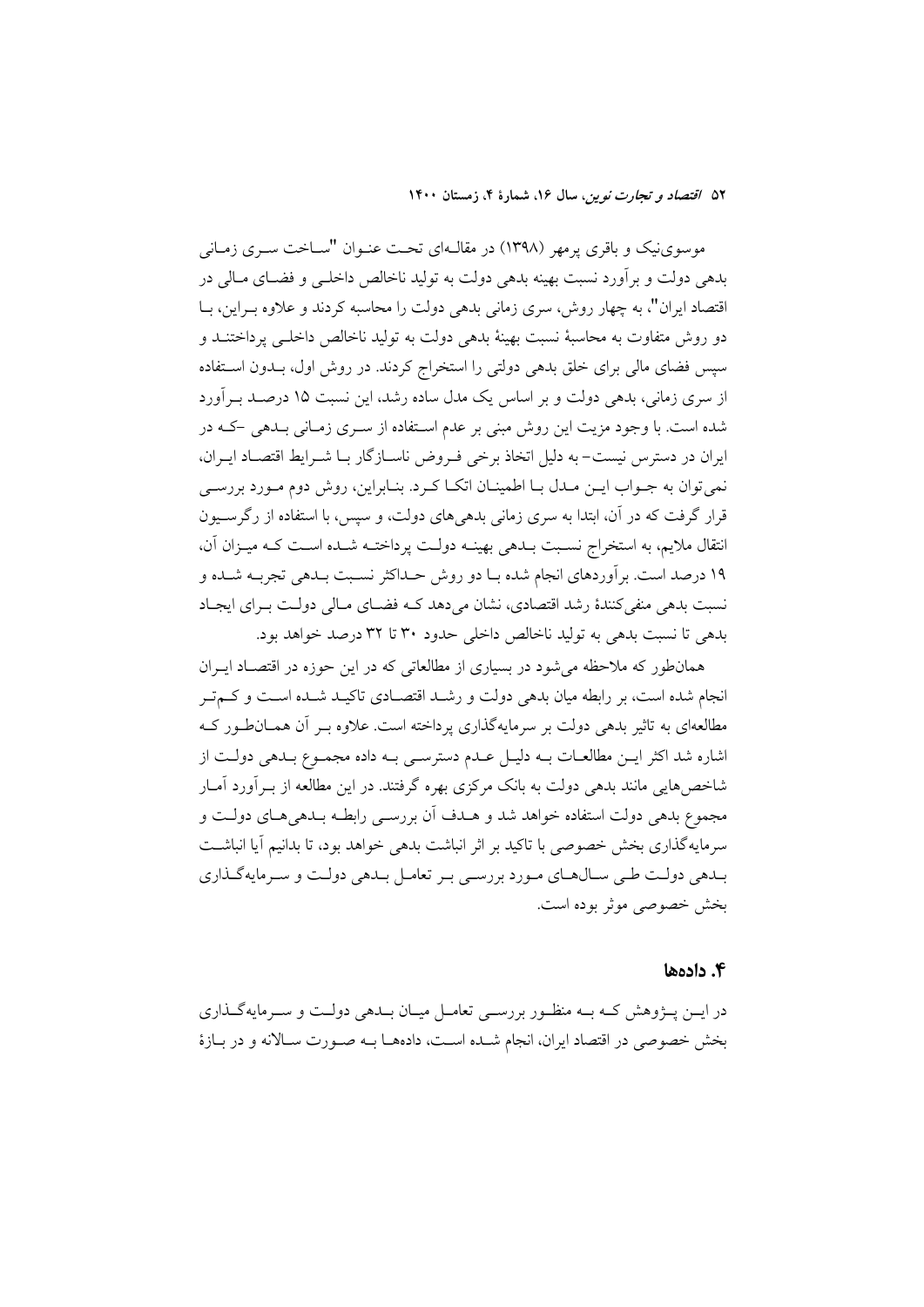زمانی ۱۳۵۳ تا ۱۳۹۹ گردآوری شدهاند. متغیرهای مورد استفاده در ایــن مطالعــه عبــارت از سرمايه گذاري حقيقي بخش خصوصي (به قيمتهــاي ثابـت ســال ١٣٩٠)، توليــد ناخــالص داخلـی حقیقـی (بــه قیمــت ثابــت ســال ١٣٩٠)، نــرخ تــورم، درآمــدهای نفتــی و بــدهی دولت می باشند. ماخذ تمامی دادهها به غیر از بدهی دولت سـایت بانـک مرکـزی جمهـوری اسلامی ایران بوده است. واحد متغیرهای مورد استفاده به میلیارد ریـال اسـت و واحـد نـرخ تورم درصد است.

در این پژوهش سرمایهگذاری بخش خصوصی از طریق تشکیل سرمایه ثابـت ناخـالص بخش خصوصی در دو بخش ماشین آلات و ساختمان محاسبه می شود. همچنین بـا اسـتفاده از روش محاسبهٔ بدهی دولت در مقالهٔ موسوینیک و بـاقری پرمهـر (۱۳۹۸)، سـری زمـانی دادههای بدهی دولت با در نظر گرفتن انباشت کسری بودجه تعدیل شبده، مانیده بیدهی بیه سیستم بانکی و مانده بدهی بــه تــأمین اجتمــاعی و واگــذاری شــر کتـهــای دولتــی ســاخته شده است. دادههای بدهی با فرمول مورد استفاده در این مطالعه به روز رسـانی شــده و داده مربوط به سالهای ۹۵ تا ۹۹ توسط محقق محاسبه شده تــا بتــوان تعامــل میــان بــدهی هــای دولت و سرمایهگذاری بخش خصوصی را در بازهٔ زمانی مورد نظر مطالعـه از سـال ۱۳۵۳ الی ۱۳۹۹ بررسی کرد. این رابطه به قرار زیر است:

 $d_t = d_{t-1} + def_t - res_t - sel_t + r * (d_{t-1} - m_{t-1}) + m_t + ins_t +$ که در آن  $d_t$  میزان بدهی در هر دوره، def کسری بودجـه سـالانه و r نــرخ بهــره اســت. res و sel به ترتیب برداشت از حسـاب ذخیـره ارزی و واگـذاری شـر کتهـای دولتـی در هر سال است. m خالص بدهی دولت به سیستم بانکی در هر سال –شامل بهـره سـالانه – است و علامت دات نشانه تغییرات سالانه آن است و این رقم بـا اسـتفاده از تفاضـل گیـری سالانه از رقم انباشت بـدهي دولـت بـه سيسـتم بـانكي كـه توسـط بانـك مركـزى سـالانه اعلام مي شود، قابل حصول است. ins نيز بدهي دولت بــه ارزش جــاري بــه ســازمان تــأمين اجتماعی است. در نمودار ۱ این آمار آورده شده است.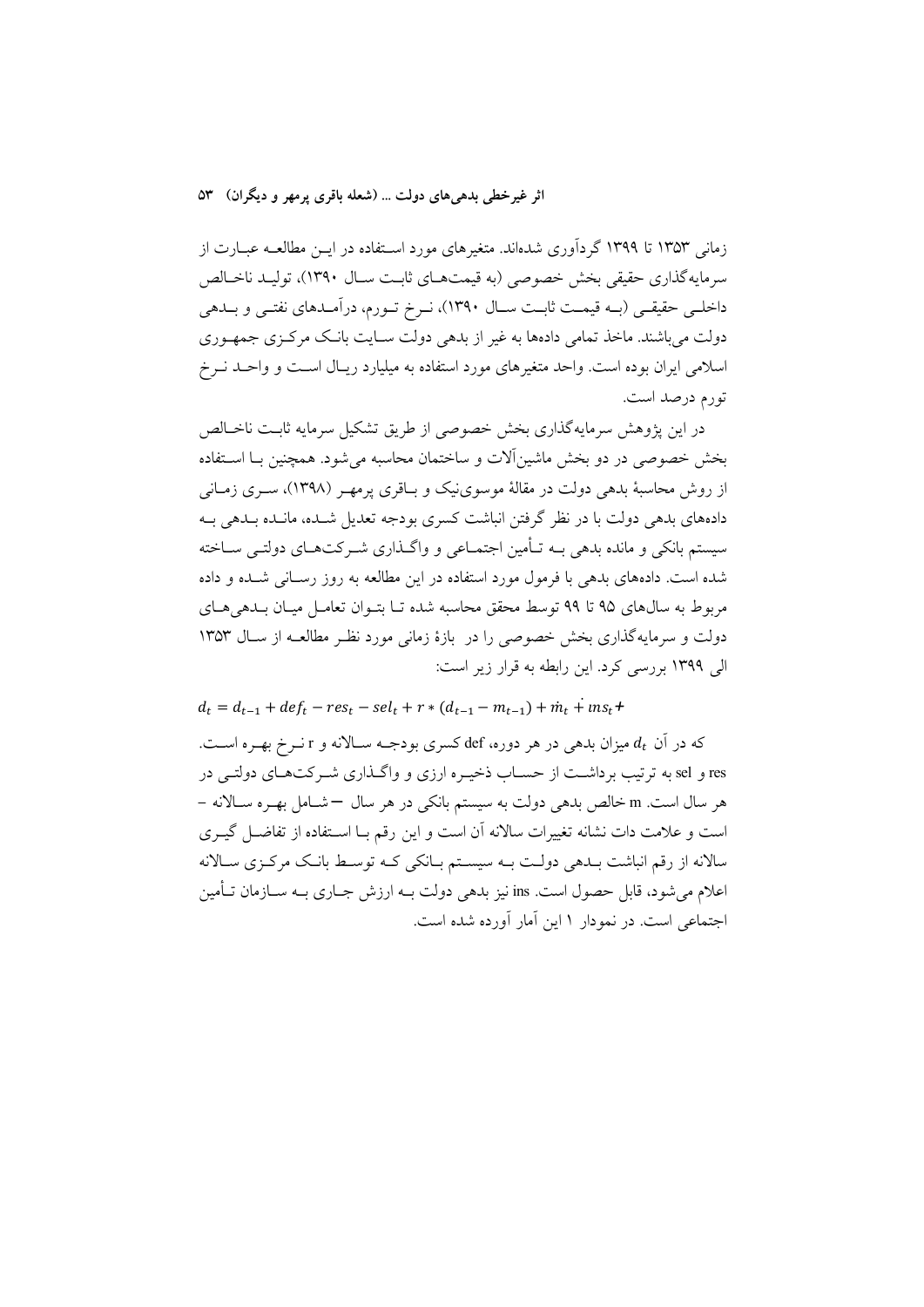

نمودار ۱. میزان بدهی بر آوردی دولت از سال ۱۳۵۳ تا ۱۳۹۹ منبع: موسوینیک و باقری پرمهر (۱۳۹۸) و محاسبات پژوهش

# ۵. معرفي مدل و تخمين

سریهای زمانی که در قالب ARIMA مطرح میشوند از نوع مـدلهـای خطـی هسـتند، امـا بسیاری از سریهای زمانی وجود دارنـد کـه از مـدلهـای خطـی تبعیـت نمـیکننـد. مـدل رگرسیون گذار ملایم (STR) از انواع مدلهای غیرخطی یا تغییر جهت هستند. در این مــدل زمانی که مقدار متغیر مورد نظر از «مقدار آستانه» عبور میکند، تغییر وضـعیت رخ مـیدهـد. در واقع این مقدار آستانه، مرز تغییرات را نشان میدهد.

مدل رگرسیون گذار ملایم نوع خاصی از مدل رگرسیونی تغییر وضـعیت مـیباشــد کــه توسط باكون و واتـس (١٩٧١) بـه كـار گرفتـه شـد. ايـن محققـان دو خـط رگرسـيوني درنظر گرفتند و به طراحی مـدلی پرداختنـد کـه در آن گـذار از یـک خـط بـه خـط دیگـر بهصورت ملایم و به اَرامی اتفاق میاُفتد (مهراَرا و سرگلزایی، ۱۳۹۱). شکل استاندارد مدل STR به صورت زیر ارائه می گردد:

$$
y_t = \pi' w_t + (\theta' w_t) F(s_t, \gamma, c) + u_t \tag{1}
$$

که در آن

$$
w_t = (1, y_{t-1}, \dots, y_{t-p1}, x_t, x_{t-1}, \dots, x_{t-p2})
$$
\n<sup>(</sup>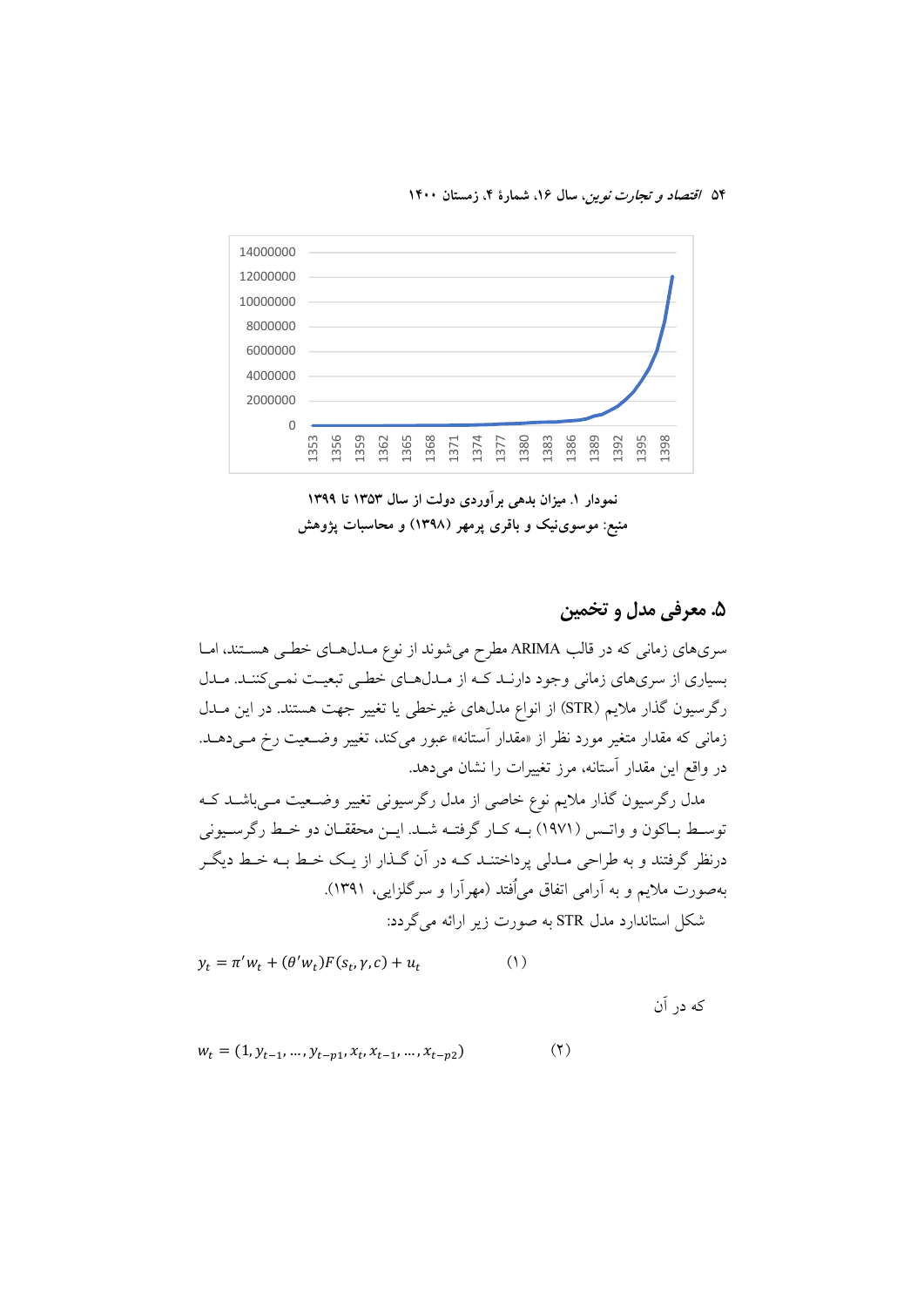که در آن،  $y_t$  متغیر درونزا،  $\kappa_t$ متغیرهای بـرونزا، π و $\theta$  بردارهـای پارامترهـا و  $s_t$  متغیـر انتقال است که تغییرات اّن باعث تغییر ضریب متغیرهای برآوردگر مـی گـردد. متغیـر انتقــال، میتواند وقفهٔ متغیر درونزا یا یکی از متغیرهـای بـرونزا یـا حتـی متغیـر سـومی خـارج از مدل باشد. تابع F(s<sub>t</sub>,γ,c) نیز، تابع انتقال خوانده میشود که مقدار آن میتواند بسین صـفر و یک باشد. بر این اساس، ضرایب مدل STR بین مقادیر  $\pi$  و  $\theta + \pi$ در نوسـان خواهــد بــود. در تابع انتقال (که یک تابع کراندار بر حسب متغیــر گــذار  $s_t$  اســت)، γو c نیــز بــه ترتیــب پارامتر شیب و پارامتر موقعیت مـیباشــند. پــارامتر شــیب، ســرعت انتقــال بــین دو رژیــم را مشخص می کند و پارامتر موقعیت، نیز تعیینکنندهٔ حد اَستانهٔ بین این دو رژیم اسـت. مقــدار متغیر انتقال و تابع انتقال، الگوی حـاکم در هـر دوره t را تعیـین خواهنــد کــرد. تــابع انتقــال میتوان انواع مختلفی مانند توزیع نرمال، نمایی و یا لاجستیک داشته باشد.

هدف این پژوهش یافتن تعامل میان بدهی دولت و سرمایهگذاری بخش خصوصبی بـا تاکید بر نقش انباره بدهی دولت است. در مباحث اقتصـاد کـلان عمـدتا از سـرمایهگـذاری بخش خصوصی به عنوان تابعی از درآمد ناخالص داخلی و نرخ بهره یاد می شود. بـه دلیـل عدم دسترسی به آمار نرخ بهره بازار در ایران، در بسیاری از مطالعات از نرخ تورم بـه عنـوان شاخصی از نرخ بهره استفاده شده است. در این مطالعه نیز با اسـتناد از ایــن مبــانی نظـری و اقتباس از کار ثیلانکا و رانجیث (Thilanka and Ranjith) الگــوی پــژوهش بــه صــورت زیــر آورده شده است:

$$
PI = [\pi_0 \ \pi_1 \ \pi_2 \ \pi_3 \ \pi_4] \begin{bmatrix} 1 \\ GDP_t \\ Oilk_t \\ Inf_t \\ debt_t \end{bmatrix} + [\theta_1 \ \theta_2] \begin{bmatrix} 1 \\ \vdots \\ debt_t \end{bmatrix} F(s_t, \gamma, c) + \varepsilon_t \tag{\text{(*)}}
$$

 $\mathit{OilR}_t$  در ايــن معادلــه  $\mathit{GDP}_t$  توليــد ناخــالص داخلــي واقعــي بــدون احتســاب نفــت، درآمدهای نفتی،  $debt_t$  بدهی دولت،  $Inf_t$  نـرخ تـورم و PI سـرمایهگـذاری خصوصـی در اقتصاد است. همچنین  $\pi_0$  و  $\theta_0$  به ترتیب عرض از مبدأ بخش های غیرخطی و خطـی مــدل رگرسیونی است و  $\pi_1$  تا  $\pi_4$ میزان تأثیرگذاری متغیر توضـیحی بـر متغیـر وابسـته در بخـش خطی و  $\theta_1$  تا  $\theta_2$  میزان تأثیرگذاری متغیر توضیحی بر متغیـر وابســته در بخــش غیرخطــی را نشان میدهـد و  $S_t$ نشـاندهنـدهٔ تـابع انتقـال \_متغیـر بـدهی دولـت\_ و c و yبـه ترتیـب حد استانه و پـارامتر يكنــواختى اســت. پــيش از تخمــين مــدل مــذكور، اَزمــونهــاى لازم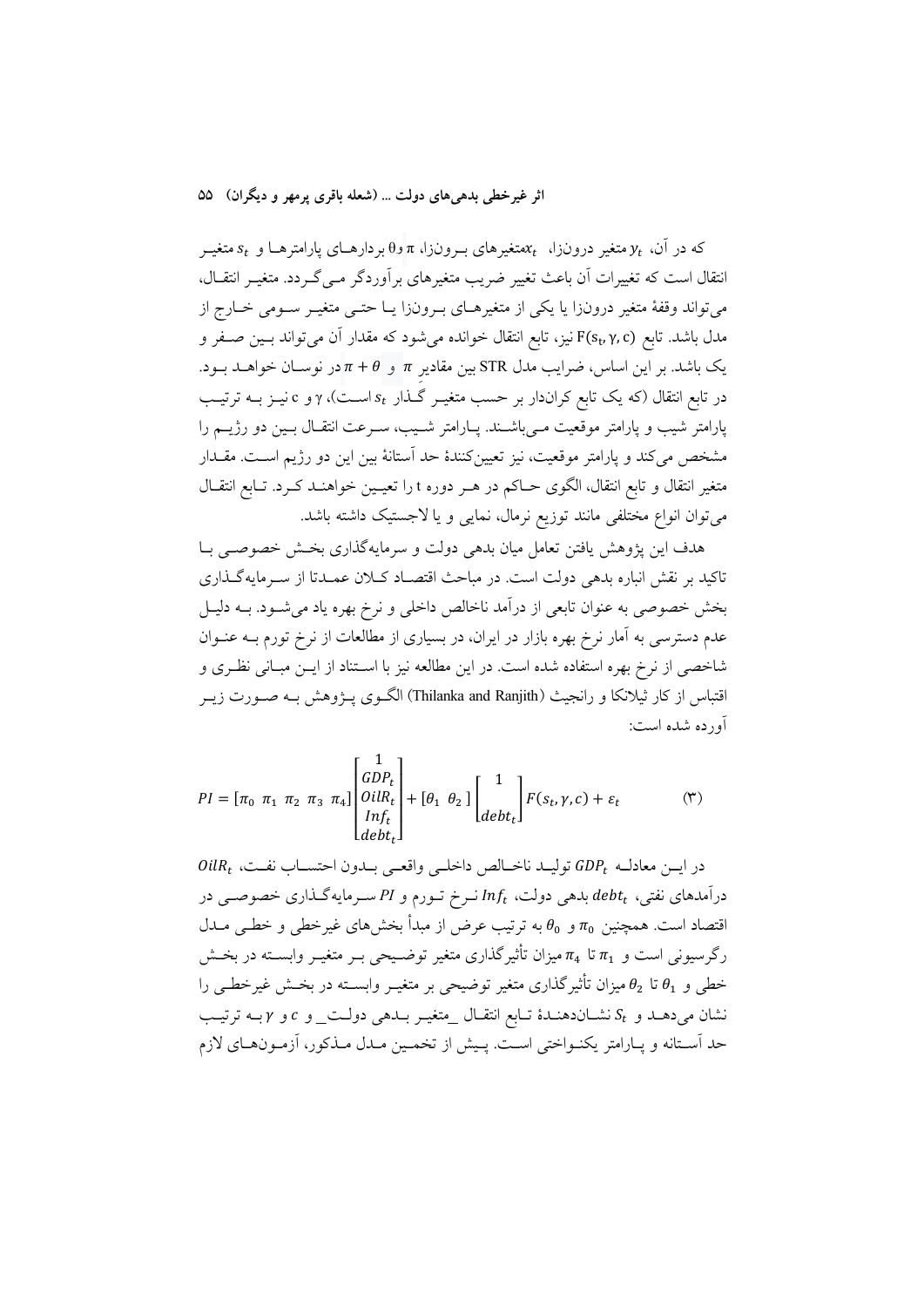درخصوص پایایی انجام گرفت. نتیجــه ایــن اَزمــونهــا نشــان داد کلیــه متغیرهــا در ســطح نامانا بوده و تفاضل مرتبه اول آنها ماناست؛ بنابراین کلیه متغیرها (۱) Zهستند. در جدول زیــر نتايج حاصل از آزمون مانايي آورده شده است:

| debt                     |                   | <b>GDP</b>            |               | متغير               | روش آزمون          |
|--------------------------|-------------------|-----------------------|---------------|---------------------|--------------------|
| امار ه                   | Prob              | اماره                 | Prob          | با درنظر گرفتن      |                    |
| $-14$                    | $\cdot$ /9 $\vee$ | $-\frac{1}{\Lambda}$  | $\cdot$ /۶۸   | سطح                 | عرض از مبدأ و ترند |
| $-\frac{\mathcal{S}}{N}$ | $\cdot/\cdot$ .   | $-\Delta/\Delta$ ۶    | $\cdot/\cdot$ | تفاضگیری مرتبه اول  |                    |
| Inf                      |                   |                       |               | متغير               | روش آزمون          |
| أماره<br>Prob            |                   | با در نظر گرفتن       |               |                     |                    |
| $-\mathbf{r}/\mathbf{v}$ |                   | $\cdot/\cdot \wedge$  |               | سطح                 | عرض از مبدأ و ترند |
| $-\Delta/\Lambda$        |                   | $\cdot/\cdot$         |               | تفاضلگیری مرتبه اول |                    |
| PI                       |                   | $OilR_t$              |               | متغير               | روش آزمون          |
| امار ه                   | Prob              | امار ه                | Prob          | با درنظر گرفتن      |                    |
| $-\frac{1}{4}$           | $-190$            | $-\frac{1}{\sqrt{2}}$ | $\cdot$ /0۲   | سطح                 | عرض از مبدأ و ترند |
| $-\Delta/91$             | $\cdot/\cdot$     | $-\Delta/N\Lambda$    | $\cdot/\cdot$ | تفاضگیری مرتبه اول  |                    |

جدول ۱. نتایج آزمون مانایی منبع: يافتەھاي پژوهش

با توجه به آنکه تمام متغیرها نامانــا از درجــه اول هســتند، بــرای بررســی وجــود رابطــه بلندمدت میان متغیرها به آزمون هم|نباشـتگی یوهانســون مراجعــه شــد. نتــایج ایــن آزمــون نشان میدهد، چه بر اساس آزمون اثر و چه بر اساس آزمون حداکثر مقدار ویژه یـک رابطـه بلندمدت میان متغیرها وجود دارد. در جـدول زیــر نتــایج حاصــل از ایــن آزمــون۱عــا آورده شده است. همانطور که ملاحظه میشود، در سطر اول هـر دو آزمـون، فرضـيه صـفر کـه دلالت بر عدم وجود رابطه همانباشتگی بلندمدت دارد رد می شـود و بنـابراین حـداقل یـک رابطه بلندمدت ميان متغيرهاى آزمون وجود دارد.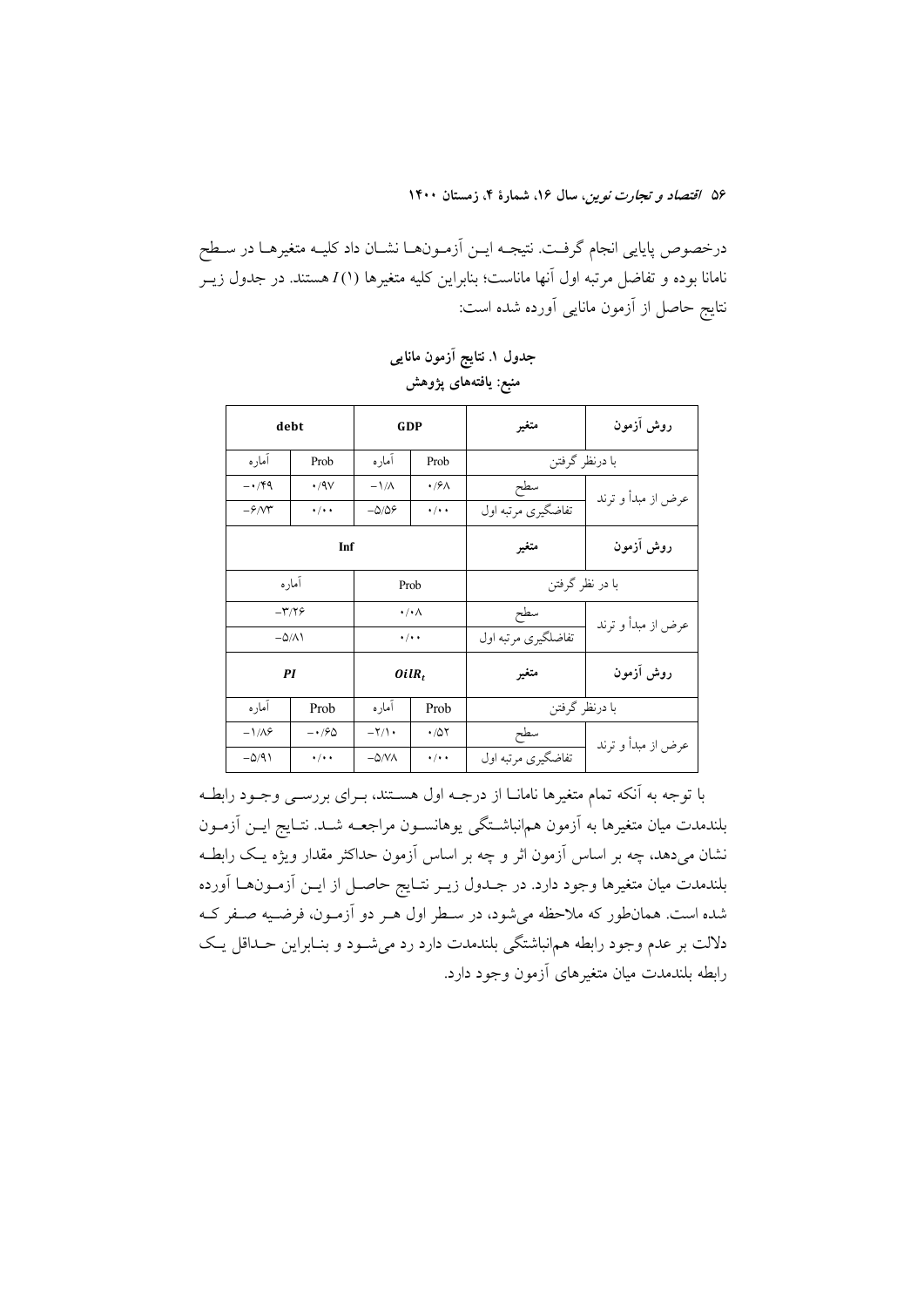جدول ٢. نتايج آزمون همانباشتگي يوهانسون منبع: يافتههاي پژوهش

| prob | مقادیر بحرانی*                | آماره آزمون اثر               | تعداد بردار هم انباشتگی |
|------|-------------------------------|-------------------------------|-------------------------|
| 0.01 | 9.1.9                         | 99/17                         | صفر                     |
| 0.40 | $Y \cdot \wedge V$            | Y9/11                         | حداکثہ یک               |
| prob | مقادیر بحرانی                 | أماره أزمون حداكثر مقدار ويژه | تعداد بردار هم انباشتگي |
| 0.01 | $\mathbf{r} \cdot \mathbf{r}$ | 38/19                         | صفر                     |
| 0.14 | YY/19                         | $Y \cdot / \Delta Y$          | حداکثر یک               |

\* مقادیر بحرانی در سطح معناداری ۵ درصد گزارش شده است.

آنجا که ساختار مدل مورد استفاده، غیرخطی میباشد، لازم است پیش از تخمـین مــدل از خطی نبودن از طریق انجام آزمـونهـای مربوطـه اطمینـان حاصـل گـردد. بـرای آزمـون غیرخطی بودن معادله با فرض أنکه شاخص تجارت درون صنعتی متغیر گذار باشد، معادلـه تيلور به قرار زير است:

 $b_0 + b_1 * s(b_2 * s^2 + b_3 * s^3 + b_4 * s^4)$ که در آن برای آزمون H0i از i امین بسط تیلور استفاده می شود (bj=0 بـرای تمـام j>i). بنابراین رد شدن فرض صفر به معنای وجود رابطه غیرخطی میان متغیـر توضـیحی و متغیـر وابسته است. نتایچ آزمون مذبور در جدول ۳ آورده شده است.

> جدول ٣. نتايج آزمون فرضيه خطي بودن مدل منبع: يافتههاي پژوهش

| P Value | آمارهٔ F | فرض صفر         |
|---------|----------|-----------------|
|         | ۱۷.۲۸    | $b1=b2=b3=b4=0$ |

همانطور که نتایج آزمون نشان میدهد، فرضیهٔ صفر مبنی بـر خطـی بـودن رابطـهٔ بـین متغیرها رد می گردد.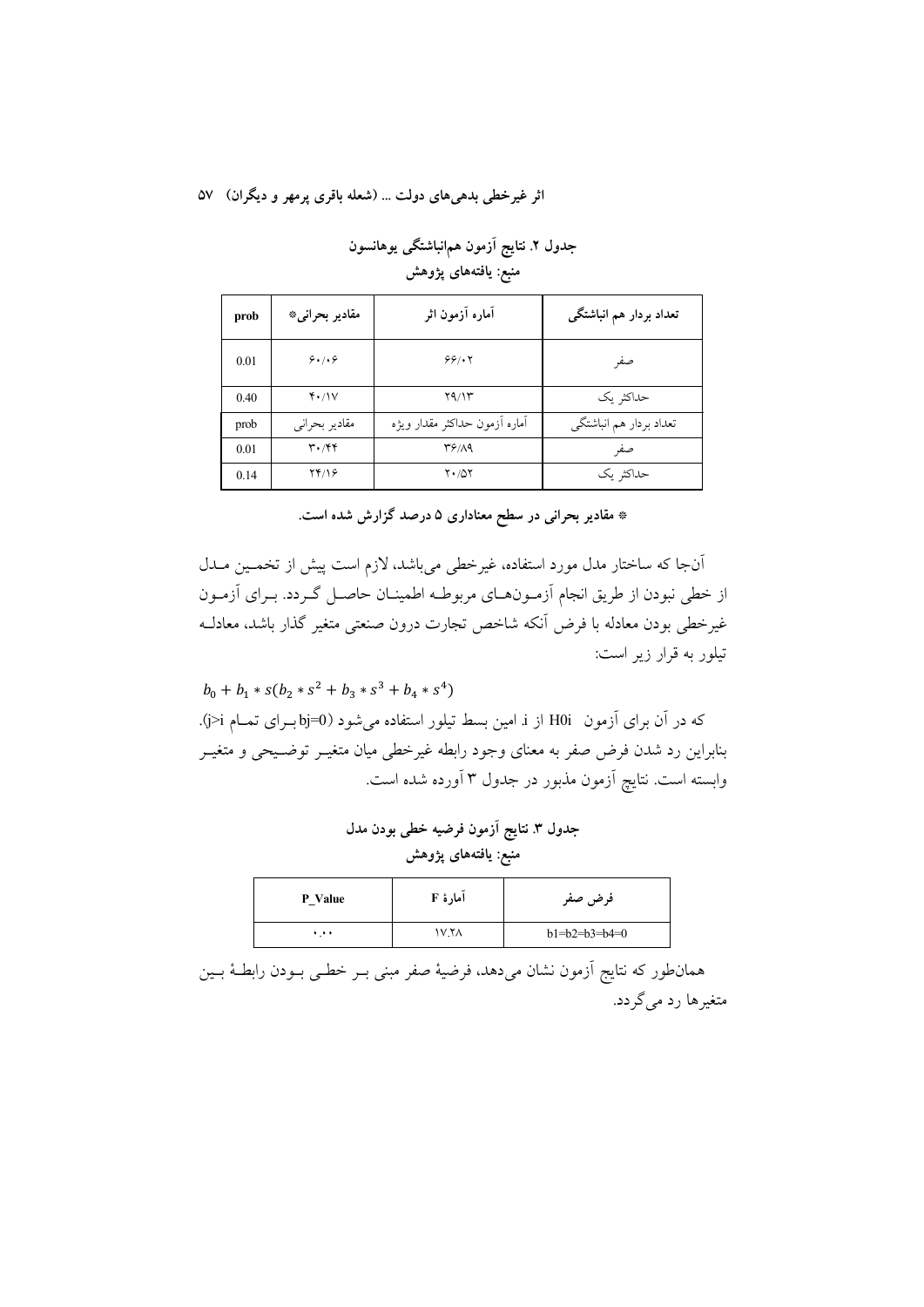از دیگر اقداماتی که پیش از تخمین مدل می بایســت انجــام شــود، انتخــاب تــابع انتقــال مناسب می باشد، در ادامه متغیر بـدهی دولـت در پـنچ حالـت (بـدون وقفـه واز یـک الـی چهار وقفه) به عنوان متغیر انتقال وارد مدل شده و در نهایت متغیر بلدهی دولت در حالت بدون وقفه به عنوان متغير انتقال انتخاب گرديد. در نمودار ٢ نتايج حاصـل از انتخــاب وقفــه بهينه أورده شده است.





تخمین الگوی مناسب از متغیرهای یژوهش با استفاده از ماندهٔ متغیرها، سـرانهٔ متغیرهــای سرمایهگذاری بخش خصوصی و ماندهٔ دیگر متغیرها صورت گرفت و انواع مختلفی از تـابع انتقال هموار (تابع لاجستیک، نمایی، نرمال و لاجستیک مرتبهٔ دوم) انتخاب شـد، در نهایـت بهترين نتيجه با انتخاب تابع انتقال لاجستيك حاصل شد كه نتيجهٔ تخمين انجام شده درادامــه آمده است: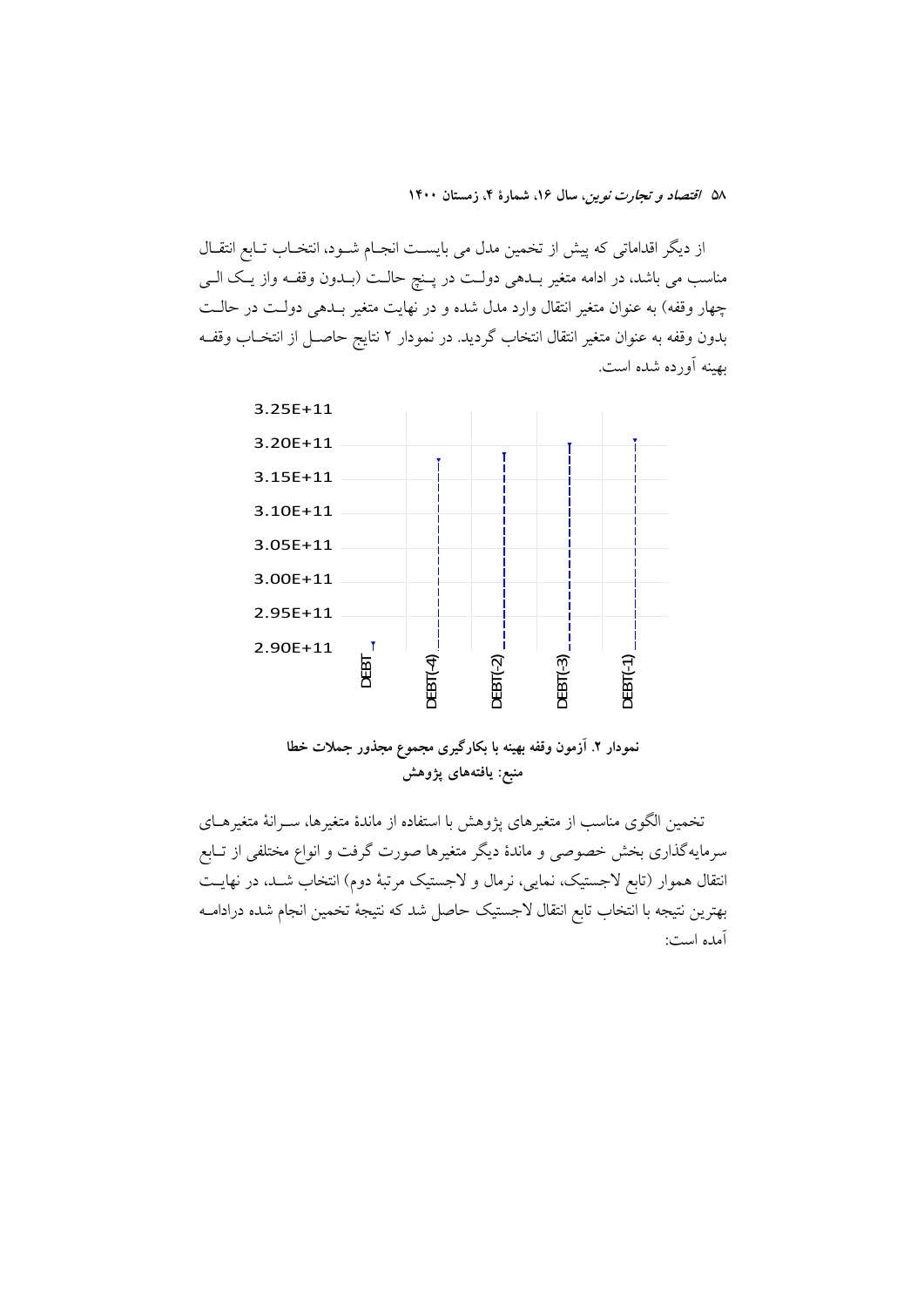| جدول ۴. نتایج برآورد مدل (متغیر وابسته: سرمایه گذاری خصوصی) |
|-------------------------------------------------------------|
| منبع: يافتەهاى پژوهش                                        |

| Prob                                  | t-Statistic       | <b>Std.Error</b>                        | ضريب                                | نام متغیر     | نوع متغير                |
|---------------------------------------|-------------------|-----------------------------------------|-------------------------------------|---------------|--------------------------|
|                                       |                   | متغير وابسته                            |                                     |               |                          |
| $\cdot/\cdot$                         | Y/97              | 177901/9                                | $9.0$ $\uparrow$ $\uparrow$         | $\mathcal{C}$ | بخش غيرخطي               |
| $\cdot$ / $\cdot$ $\cdot$             | $-\frac{1}{\pi}$  | $\cdot/\cdot\cdot\wedge$                | $-1/19$                             | <b>Debt</b>   | بخش غيرخطي               |
| $\cdot$ / $\cdot$ r                   | $-\tau/2$         | 184919                                  | $-\Delta$ 19 $\Lambda$ /۴ $\Lambda$ | <b>INF</b>    |                          |
| $\cdot$ / $\cdot$ $\uparrow$ $\wedge$ | $-Y/ Y Y \Lambda$ | $\cdot$ / $\cdot$ $\uparrow$ $\uparrow$ | $-\cdot/\cdot\Delta9$               | $GDP(-1)$     | متغيرهاي<br>غير آستانهاي |
| $\cdot$ / $\cdot$ $\cdot$             | ۴/۳۴۳             | $\cdot/\cdot\cdot$                      | $\cdot$ / $\cdot$ 6                 | <b>OILR</b>   |                          |
| $\cdot/\cdot\cdot$ $\uparrow$         | <b>۳/۲۵۸</b>      | $\cdot$ / $\cdot$ $\cdot$               | $\cdot/\cdot\cdot$                  | <b>SLOPE</b>  |                          |
| $\cdot/\cdot$ .                       | 17797<br>23789    |                                         | 377187                              | THRESHOLD     |                          |
|                                       | $\cdot$ /aq       |                                         |                                     | ضريب تعيين    |                          |
| 1/77                                  |                   |                                         | امارة دوربين واتسون                 |               |                          |

همانطور که در جدول شماره ۴ آمده است، در این تخمین؛ متغیر وابسته سرمایهگذاری بخش خصوصي (PI)، و متغير انتقال نيـز متغيـر بــدهي دولـت اسـت. ضـريب تعيـين (R2) بهدست آمده ۸۵ است و نشان می دهد متغیرهای توضیحی مناسبی برای توضیح رفتـار متغیــر وابسته انتخاب شدهاند، ضمن اينكه فرضيهٔ معنادار نبودن تمامى ضـرايب حاصـله از تخمـين مـدل مـردود مـي گـردد و كـل رگرسـيون معنـادار اسـت. همـانطـور كـه در جـدول ملاحظه می شود، بر اساس مبانی نظری و الگوی تصریح مدل تمام ضرایب به غیر از عــرض از مبدا و بدهی دولت، در بخش خطی مدل بـرآورد شــدند و تفســیر ضــرایب آنهــا مشــابه تخمینهای مرسوم غیرخطی است (تقسیر تمامی ضرایب بعد از بررسی آزمونهـای خــوبی برازش مدل أورده خواهد شد).

اما ضرایبی که در بخش غیرخطی آورده شده است، تفسیر مشـابه ضـرایب مـدلهـای خطی ندارند. این ضرایب باید در تابع انتقال ضرب شوند تـا اثـر متغیـر را در هـر مقطـع از زمان بر روی متغیر وابسته مشخص سازند. بر طبق نتایج حاصـله در نمـودار ۳ نمـودار تـابع وزنی آستانهای آورده شدهاست و همانطور که ملاحظه میشـود نقطـه آسـتانه بـرای تغییـر ملایم مسیر تابع انتقال، ۳۳۲۳۶۱ است که از نظر آماری نیز معنـادار اســت. در نمــودار ۴ نیــز مقدار تابع انتقال در هر مقطع از زمان آورده شده است.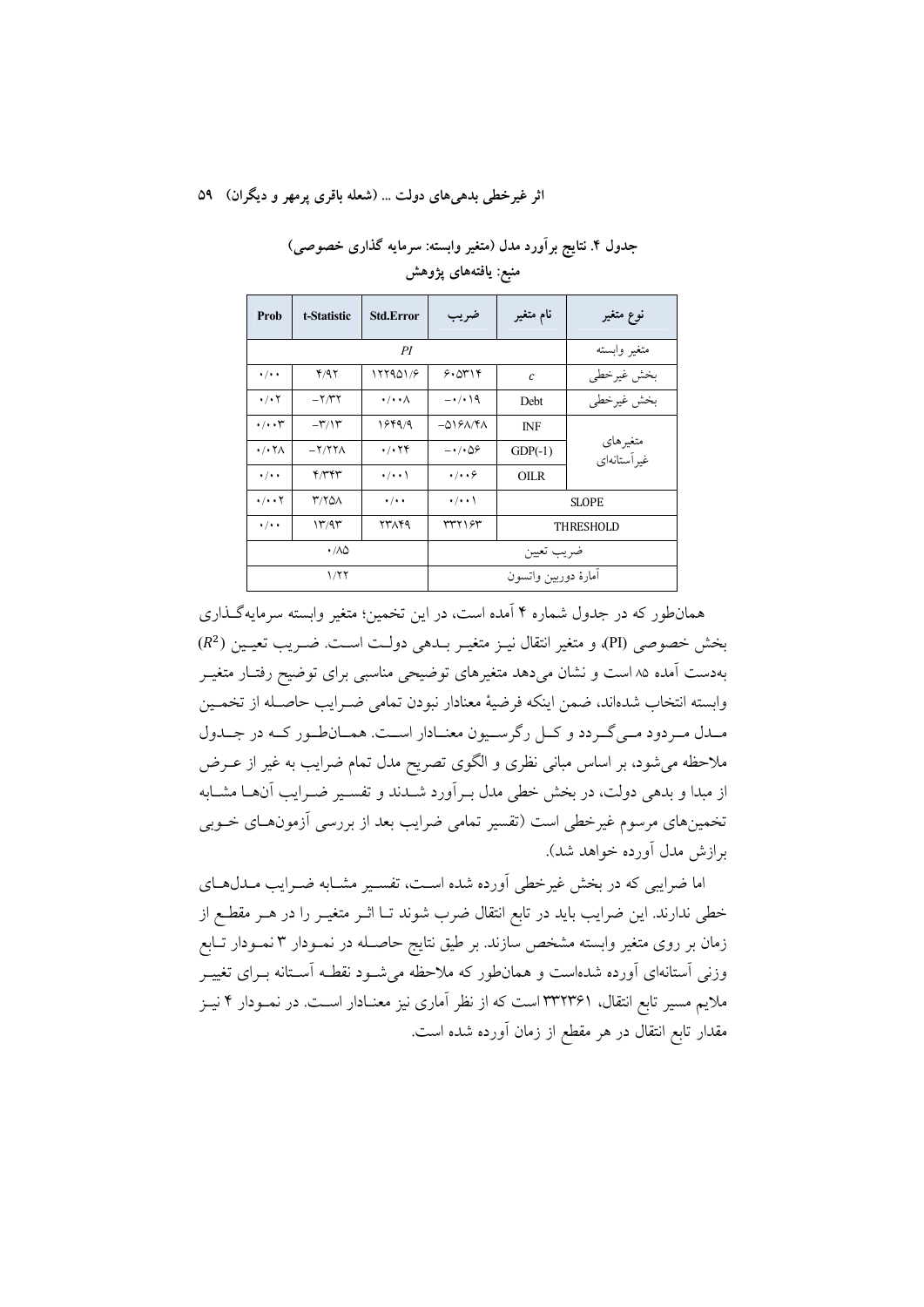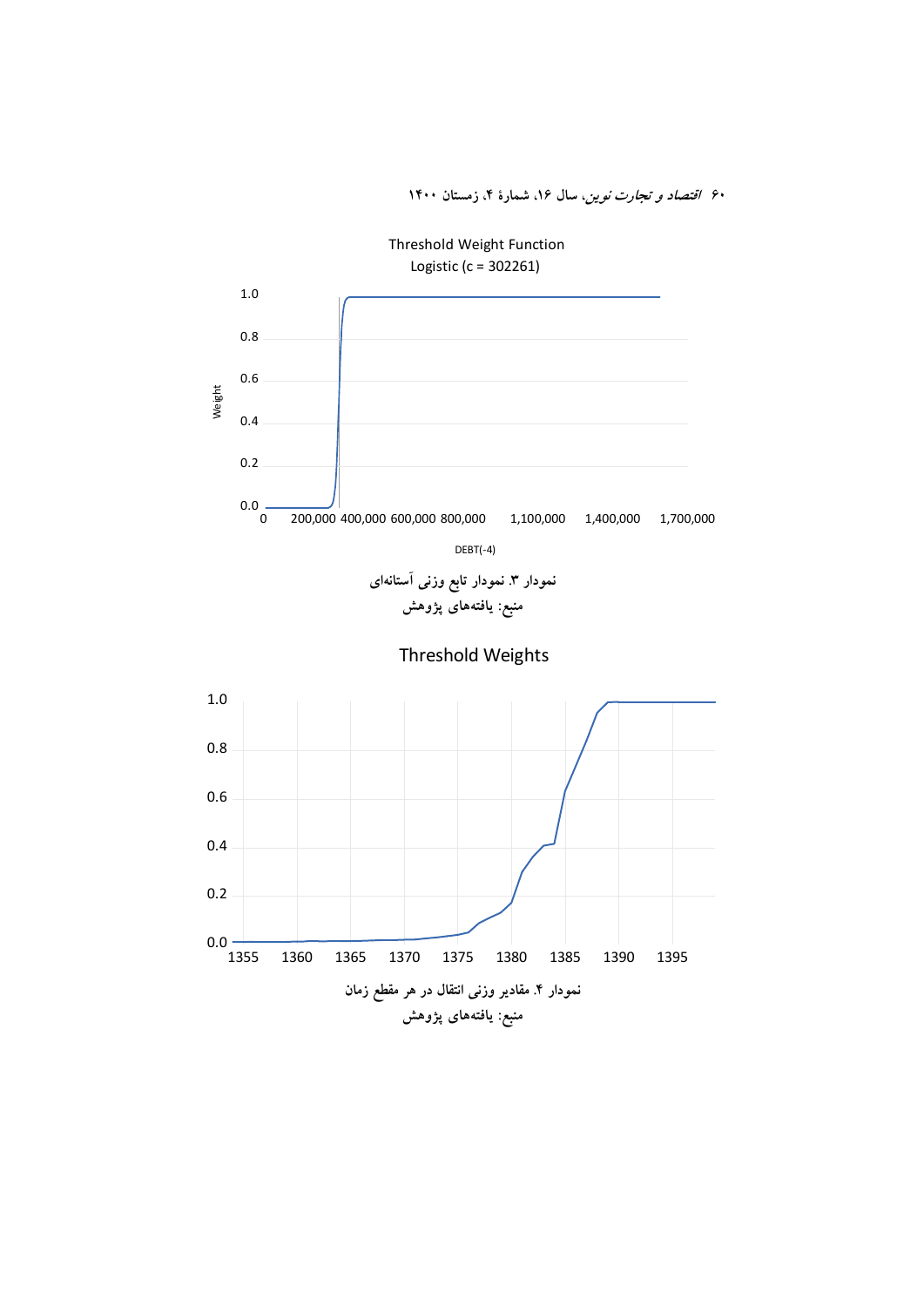در مرحله بعد، اَزمونهای خوبی برازش مدل به منظـور بررســی قابلیـت اتکــا بــه مــدل بررسی شد. برای مثال آزمون خود همبستگی سرپالی LM به روش بروش- گدفری استفاده شده است تا عدم وجود همبستگی سریالی میان اجزای جز اخلال بررسی شـود. در جـدول زير نتيجه اين آزمون آورده شده است:

جدول ۵ـ نتايج آزمون خودهمبستگي (همبستگي سريالي) منبع: يافته¬هاى پژوهش آما, هٔ F Prob  $49<sup>4</sup>$  $\cdot$  11

همانطور كـه در جـدول فـوق نيـز مشـهود اسـت، نتـايج أزمـون خودهمبسـتگي LM نشان می دهد؛ بین اجزای اخلال همبستگی وجود ندارد، بنابراین فرض اسـتاندارد کلاسـیک مبنی پر عدم خودهمستگی بین جملات خطا نقض نمی گردد. از این رو تخمینزننیدهها از ویژگیهای لازم (حداقل واریانس و کارایی) برخوردارند. یکی دیگر از فـروض اسـتاندارد كلاسيك فرض واريانس همساني مي باشد، بــدين ترتيـب كــه درصــورتي كــه جملــهٔ خطــا فاقد واریانس ثابت باشد، همانطور که در جدول زیر مشاهده می گردد، با توجـه بــه فــرض صفرِ أزمون بروش — پاگــان- گــدفري نتــايج أزمــون حكايــت از عــدم وجــود ناهمســانـي واريانس دارند.

| جدول ۶ نتایج آزمون خودهمبستگی (همبستگی سریالی) |
|------------------------------------------------|
| منبع: یافته¬های پژوهش                          |
|                                                |

| Prob            | آمارهٔ F |
|-----------------|----------|
| $\cdot \cdot$ ۶ | ۹۹۰.     |

در این بخش فرضیهٔ باقی ماندن بخش خطی در مدل آزمون مـی گــردد کــه در صــورت مردود نشدن آن، مدل به خوبی برآورد نشده است. فرضیهٔ باقی ماندن بخش خطـی در مــدل نیز در سطح ۹۵ درصد مردود می گردد که این گواه مناسبی بر ادعای انتخاب مناسب مـدل و تخمین درست آن میباشد.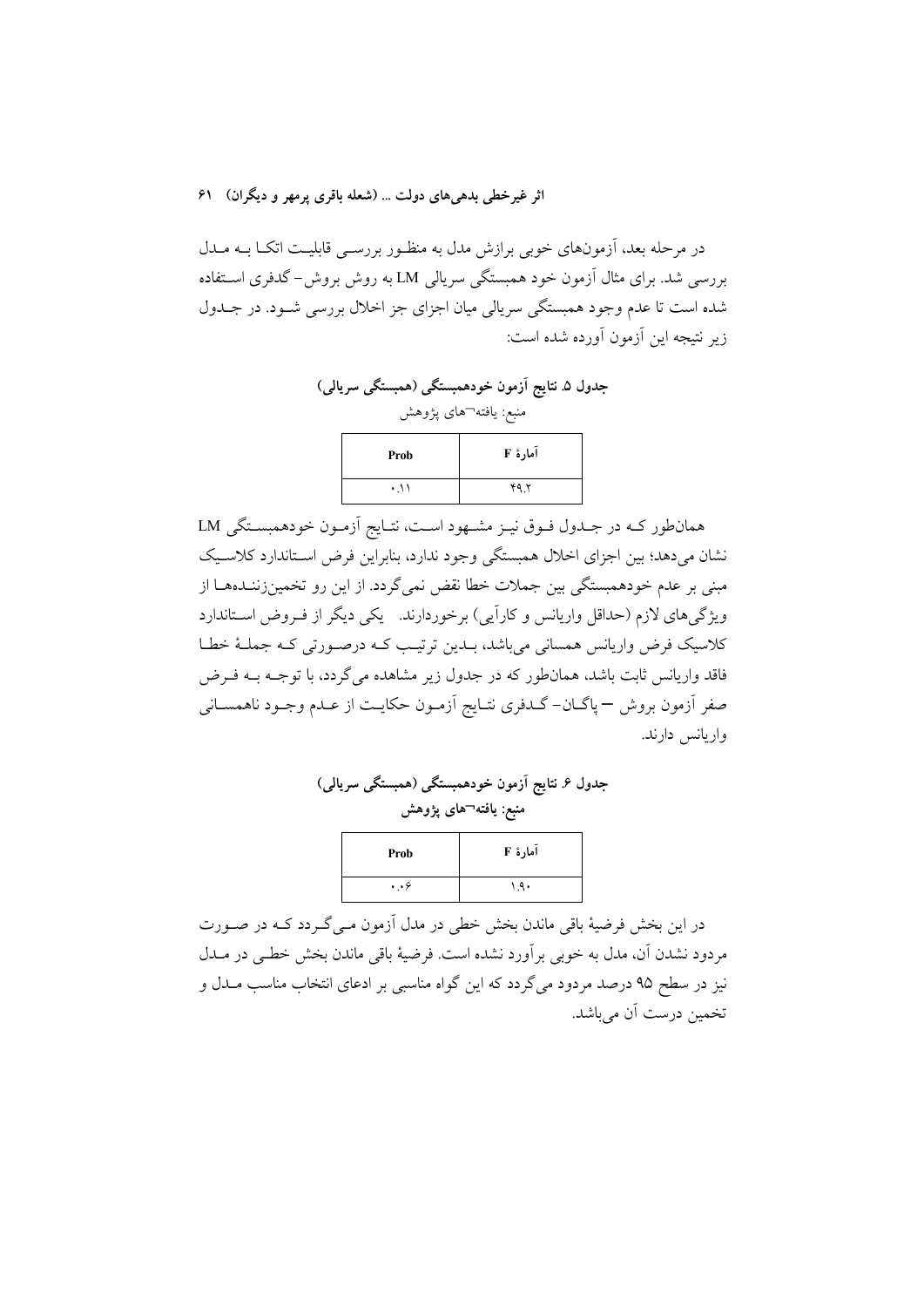با توجه به آنکه آزمونهای خوبی برازش مدل قابل قبول هستند بــه ســراغ تفســير نتــايج ضرایب حاصله می رویم. نتایج مدل بر آورد شده نشان می دهد؛ در بخـش غیرخطـی، بــدهی دولت بر سرمایهگذاری بخش خصوصبی اثـر منفـی و معنـاداری دارد. ضـریب اثرگـذاری درآمدهای نفتی بر سـرمایهگـذاری بخـش خصوصـی مثبـت و معنـادار اسـت. نتـایج مــدل همچنین نشان میدهد، اثر تورم بر سرمایهگذاری منفی و معنـادار اسـت. اَزمـون معنـیداری نشان ميدهد، نقطهٔ استانه و سرعت تعديل در تغييـر رژيــم اثرگــذاري تغييــر نســبت بــدهي دولت بــه توليــد بــر ســرمايهگــذاري بخــش خصوصــي بــه لحــاظ آمــاري معنــادار بــوده و تابید می گردد. در نمودار زیر ضبریب اثر گیذاری پیدهی دولت پیر سبرمایه گیذاری بخش خصوصی در هر دوره از زمان گزارش شده است و با نمودار انباشت بدهی دولت مقایسـه شده است.



نمودار ۵ـ نمودار رابطه ميان بدهي دولت و ضريب اثرگذاري بدهي دولت بر سرمایهگذاری بخش خصوصی منبع: يافتههاي يژوهش

همانطور کـه در نمـودار قابـل مشـاهده اسـت، در دورهٔ زمـانی مـورد بررسـی رابطـه بدهی های دولت و سرمایهگذاری بخش خصوصی ثابت نیست و همانطور که تخمین مــدل نشان داد، حجم بدهی دولت بـر ایـن رابطـه اثرگـذار اسـت. همـانطـور کـه در نمـودار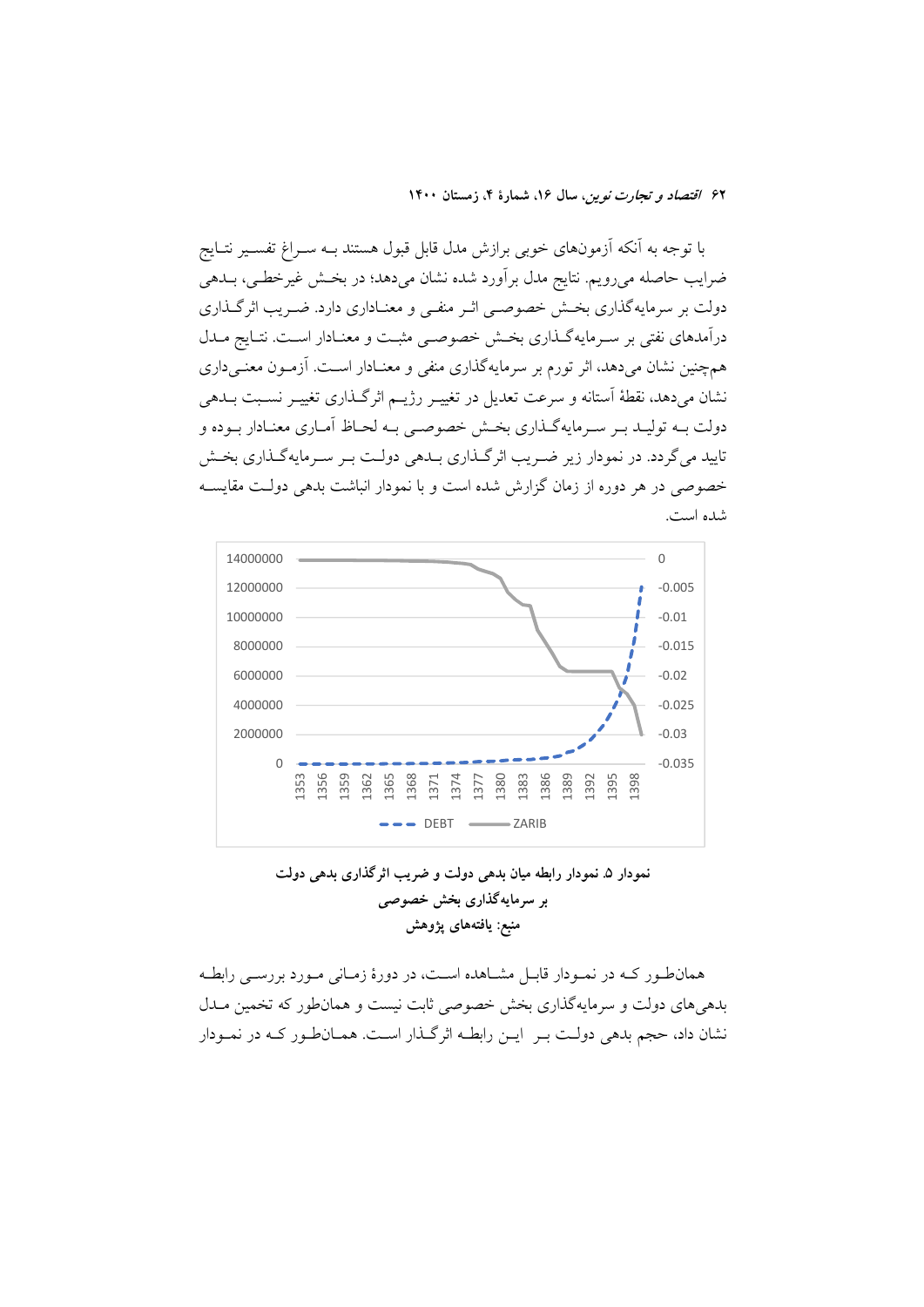ملاحظه میشود هر چه میزان بدهی دولت افزایش یابد، ضریب اثرگذاری بـدهی دولـت بـر سرمایهگذاری بخش خصوصی کاهش می یابد.

بنابراین میتوان نتیجه گرفت مکمـل بـودن مخـارج سـرمایهگـذاری دولـت بـا مخـارج سرمایهگذاری بخش خصوصی در ایران اندک بوده است و حتی با افـزایش انباشـت بــدهی، که قاعدتا به منظور پوشش هزینههای جاری و عمرانی صـورت مـیپـذیرد، سـرمایهگـذاری بخش خصوصی ممکن است به واسطه فشبارهای تبورمی و یبا فشبار کسیری هبای دولت کاهش پابد. به طور کلی می توان استدلال کرد کـه افـزایش میـزان بـدهی دولـت تـا میـزان مشخصی تأثیر منفی چندانی بر سرمایهگذاری بخــش خصوصــی نــدارد، ولــی از جــایی کــه بدهی ناگهان افزایش می پابد، این میزان باعث افزایش اثر منفی ضریب اثرگـذاری بــدهی بــر سرمایه گذاری بخش خصوصی می شود؛ بنابراین لزوم بررسی و کنترل میـزان بــدهی دولــت اهميت دوچنداني پيدا مي کند.

# ۶. نتىجەگىرى

هدف این مطالعه، بررسی حجم انباشت بدهی دولت بر رابطه نسبت بدهی دولت بـه تولیـد ناخالص داخلی بر سرمایه گذاری خصوصی در کشور با استفاده از روش الگـوی رگرسـیون انتقال ملایم و با استفاده از دادههای اقتصادی در بازه زمانی ۱۳۹۹–۱۳۵۳ است. که تـا کنـون – به علت محدودیت ناشی از دسترسی به سری زمانی بدهی دولت– تا به حـال در اقتصـاد ایران بررسی با این عنوان قرار نگرفته است. نتایج نشان مـی دهــد انباشــت بــدهی دولــت بــا ضریب اثر گذاری نسبت بدهی بر سرمایهگذاری خصوصبی بـه ایــن صــورت اســت کــه در ابتدای دوره مورد بررسی با افزایش بدهی دولت، بدهی دولت اثر چندانی بر سـرمایهگـذاری بخش خصوصی ندارد ولی در ادامه با افزایش هرچه بیشتر بدهی، ضریب اثرگذاری بــدهی دولت بر سرمایهگذاری بخش خصوصی با سرعت کاهش می یابد. با توجه بـه نقـش مهـم و موثر بدهی دولت بر رشد اقتصادی و سـرمایه گـذاری بخـش خصوصــی، بایــد راهکارهــای سیاستی مناسبی برای کاهش بدهی دولت منظور شـود تـا تــأثیر منفــی آن بــر اقتصــاد کــلان کشور آسیب وارد نسازد. در کنار این پیشنهاد، موارد ذیل هم توصیه می شود:

ــ بدهی دولت تأثیر مــؤثری بــر اقتصــاد یــک کشــور دارد و اولــین قــدم بــرای کنتــرل بدهی های دولت در یک کشور، اطلاع از میزان تقریبی بدهی های دولت است. لـذا در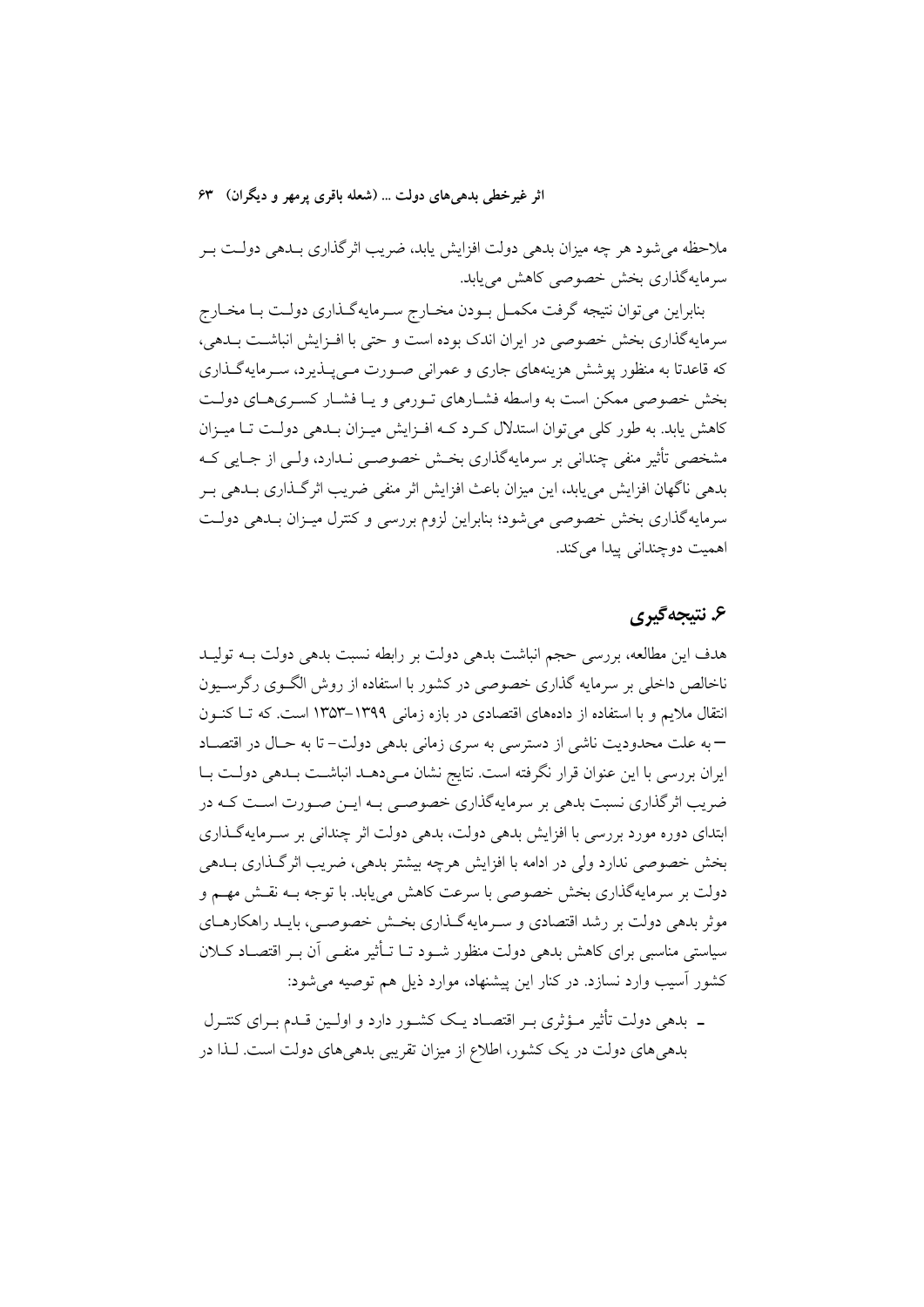این راستا، ضروری است که این دادهها به صورت ماهانــه و ســالیانه محاســبه شــده و دراختیار تحلیل گران اقتصادی قرار گیرد.

- ــ همچنین پیشنهاد می شـود، نظـام أمـاری دولـت بــه طـور کامـل همـراه بــا جــداول ضمیمهشده به بودجه دولت پیاده سازی شود، زیرا یکی از کاربردهـای ایـن جـداول ضمیمه، ساخت دقیق اَمار بدهیهای جدید دولت در هر سال اسـت. بـدین ترتیـب، رصد روند بدهی ها توسط دولت تسهیل خواهد شد.
- ـ نتايج حاصل از مدل نشان از آن دارد كه تورم به صورت معناداري منجـر بــه كــاهش سرمایهگذاری بخش خصوصی می شود، بنـابراین بـازنگری جـدی در سیاسـتهـای قتصادی بخش پولی به منظور دستیابی تورم ملایم و غیرشتابان پیشنهاد میشود.
- ـ نظر به نتایج حاصله از پژوهش که نشان از تاثیر مثبت درآمد نفتی بـر سـرمایهگـذاری بخش خصوصی دارد، لزوم تغییر در تخصیص درآمـدهای نفتـی بـا هـدف تمرکـز بیش تر بسر بخش خصوصبی و اتخیاذ سیاست هیایی معطیوف بیه استفاده از ایس درآمدهای نفتی در راستای افزایش سرمایهگذاری در این بخش پیشنهاد می گردد.

#### كتابنامه

- زین|لعبادی، عاطفه (۱۳۹۸)، " بررسی تعامل میان بدهی های دولت و سـرمایهگـذاری خصوصـی بــا استفاده از الگوی رگرسیون گذار ملایم (STR) در اقتصاد ایـران"، پایــانiامــه کارشناســی ارشــد. دانشگاه غير دولتي خاتم. سلمانی، یونس؛ یاوری، کاظم؛ اصغرپور، حسین و بهرام سحابی (۱۳۹۷)؛ "اثرات اقتصاد کلان انــواع
- بدهیهای دولت در ایران"، فصلنامه تحقیقات مدلسازی اقتصادی، دوره هشتم، شماره ۳۲.
- سلماني، يونس؛ ياوري، كاظم؛ سحابي، بهـرام و حسـين اصـغريور (١٣٩٥)؛ "اثـرات كو تـاهمـدت و بلندمدت بدهي هاي دولت بر رشد اقتصادي در ايران"، فصلنامه علمي-يژهشي مطالعات اقتصـاد کاربردی ایران، سال پنجم، شماره ۱۸، ۱۰۷–۸۱
- سـخنور، محمـد و رويـا حسـينيــور (١٣٩٩)، "بررســي رابطــههــاي رشــد اقتصــادي و توســعه زیر ساختهای مخابراتی"، توسعه و سرمایه، دوره ۵، شماره ۱.
- فتاحي، شهرام؛ حيدري ديزگراني، علي و الهام عسگري (١٣٩٣)؛ "بررسي پايداري بـدهي دولـت در اقتصاد ایران"، فصلنامه سیاستهای اقتصادی و مالی، سال دوم، شماره ۶، ۸۶–۶۷.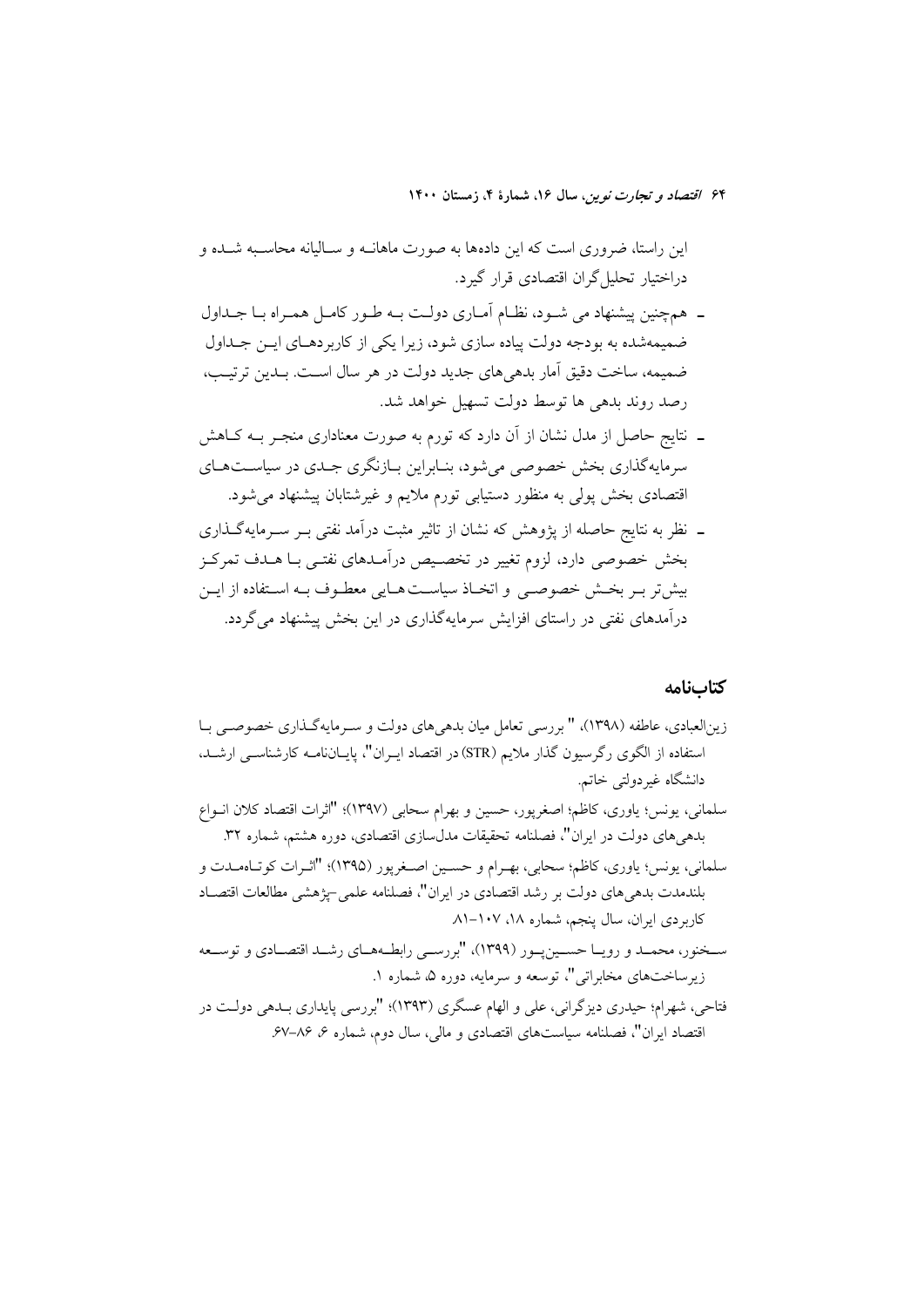- Apere, O. T. (2014): "The Impact of Public Debt on Private Investment in Nigeria: Evidence from a nonlinear Model", International Journal of Research in Social Science, 4(2), 130-138.
- Barro, R. J. (1974): "Are Government Bonds Net Wealth?", Journal of Political Economy, 82(6), 1095-1117.
- Barro, R. J. (1979): "on the determination of the public debt", Journal of Political Economy,  $87(5)$ , 940-971.
- Becker, T. (1995): "Government Debt and Private Consumption: Theory and Evidence". The economic research Institute Working Paper Series in Economics and Finance, Paper No.  $71, 1 - 21.$
- Blanchard, O., Perotti, R. (2002): "An Empirical Characterization of changes in Government Spending Taxes on Output", Quarterly Journal of Economics, 117, 4, 1329-1368.
- Calderon, C.; Fuentes, J. (2013); "Government Debt and Economic Growth", IDB Working paper series No. IDB-WP-424.
- Checherita-Westphal, C., and P. Rother. (2012): "the Impact of High Government Debt on Economic Growth and Its Channels: An Empirical Investigation for the Euro Area", European Economic Review, 56(7), 1392-1405.
- Chen, Ch. C, Yaob, S., Hue, P. and Linf, y. (2016): "Optimal Government Investment and Public Debt in an Economic Growth Model", China Economic Review.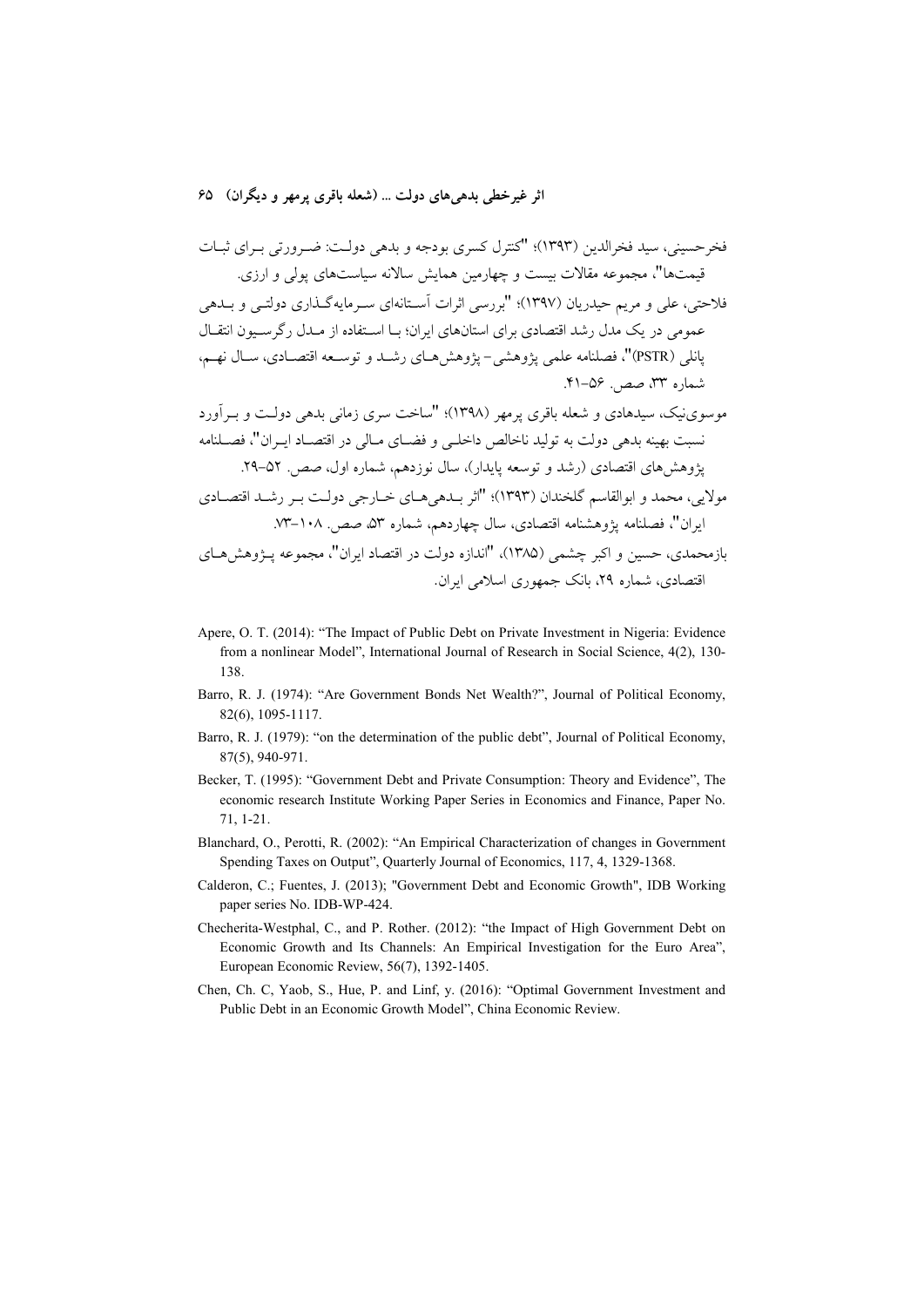- Clements, B., Bhatacharya, R. & Quoc, N. (2003): "Extenal debt, Public investment and Growth in low-income countries", International monetary fund, JEL classification, NO: F34, O40.
- Cuestas, J., Regis, P. (2017): "On the dynamics of sovereign debt in China: Sustainability and structural change", Economic Modelling, Vol. 68, 356-359.
- Curtaso, A. R., (2011): "How to assess Public Debt Sustainability: Empirical Evidence for The Advanced European Countries", Romanian Journal of Fiscal Policy, 2(2), 20-43.
- D. Jacobo, A.; R Jalile, I. (2017); "The impact of Government Debt on Economic Growth: An Overview for Latin America", Working papers of the Department of Economics University of Perugia (IT), Working paper No. 28.
- Easterly, W., Rebelo, S. (1993): "Fiscal Policy and Economic Growth: An Empirical Investigation", Journal Monetary Economics, 32, pp. 417-458.
- Eldan, A. (1997): "Financial Liberalisation and Fiscal Repression in Turkey: Policy Analysis in a CGE Model with Financial Markets", Journal of Policy Modeling, 19(1), 79-117.
- Elmendorf, D. and N. G., Mankiw (1999): "Government Debt", in J. B. Taylor and M. Woodford (Eds.), Handbook of Macroeconomics, 1c, Amesterdam, North-Holland.
- Friedman, M. (1968): "The Role of Monetary Policy", American Economic Review, 58, 1-17.
- Georgescu, G., (2014): "Public debt, sovereign risk and sustainable development of Romania", Procedia Economics and Finance, Vol.8, 353-361.
- Ghali, K. H. (2003): "Government Spending, Budget Financing and Economic Growth: The Tunisian Experience", Journal of Developing Areas, 36(2).
- Haque, N. (1992): "Fiscal Policy ad Private Sector Saving Behavior in Developing Countries", IMF staff papers.
- Hernandez, E.c (2002): "Investment Growth and Budget Deficit Ceiling: A Review of the Issue", The johns Hopkins University.
- Huang Y, Pagano M, Panizza U (2016) Public debt and private firm funding: evidence from Chinese cities CEPR Discussion papers no 11489 Huang Y, Panizza U, Varghese R (2018) Does public debt crowd out corporate investment? International evidence CEPR Discussion papers no. 12931
- Husnian, M.I. (2010): "Expenditure growth nexus: Does the source of finance matter?", Working Paper, Islamabad University.
- Jimenez, c. I. G. (2011): "Economics of U.S. Government Debt Accumulation: Submitted to The Graduate Faculty of the Louisiana State University and Agricultural and Mechanical college in partial Fulfillment of the Requirements for The Degree of Doctor of Philosophy in the Department of Agricultural Economics and Agribusiness".
- Kasidi, F. and Said, M. (2013): "Impact of External Debt on Economic Growth: A Case Study of Tanzania", Advances in Management & Applied Economics, 3(4).
- Kormendi, R.c (1983): "Government Debt, Government Spending and Private Sector Behavior", American Economic Review, 73: 994-1010.